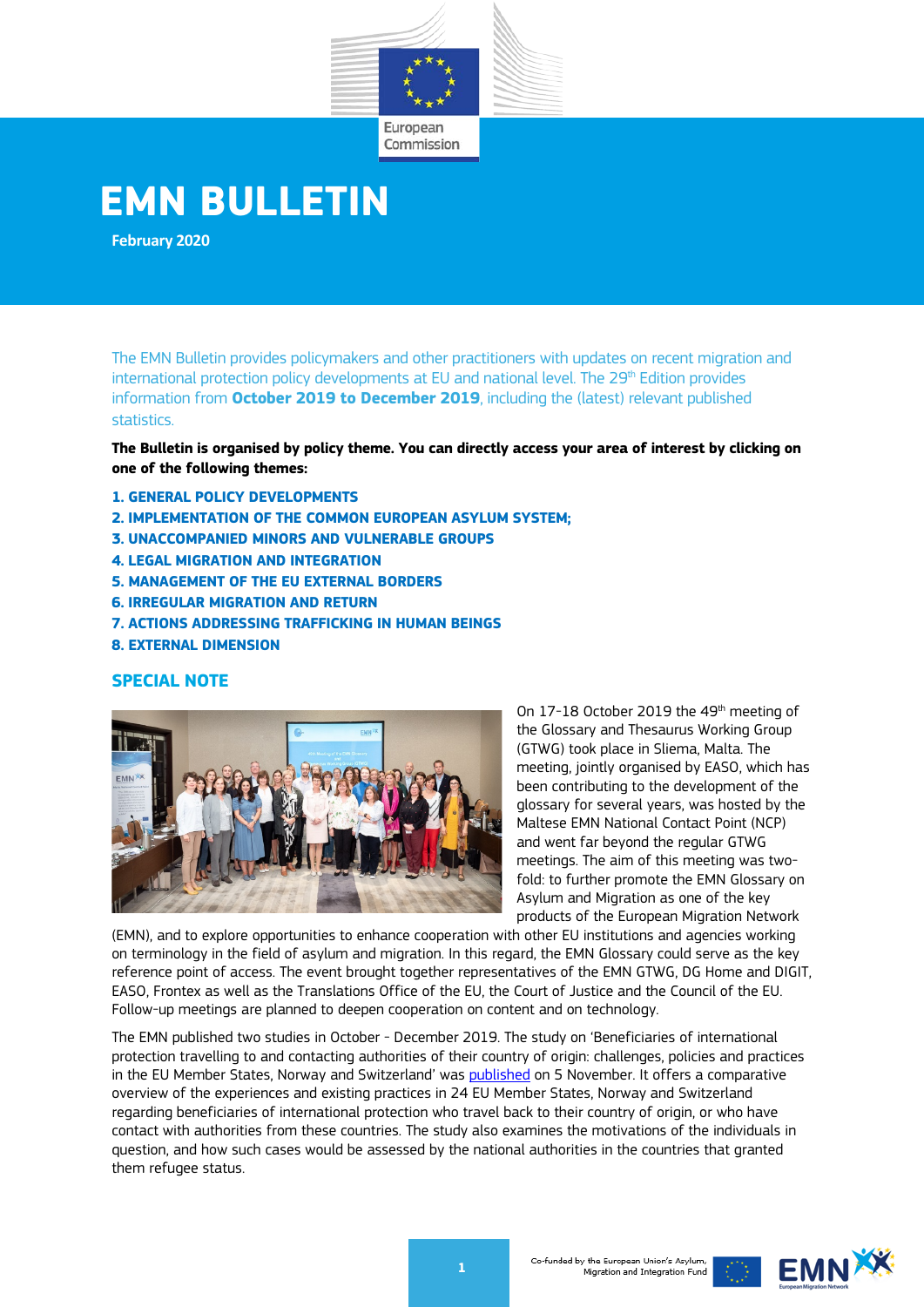The latest EMN study on "Migratory Pathways for Start-ups and Innovative Entrepreneurs in the EU", published on 18 December 2019, provides an overview of the migratory pathways available to start-ups and innovative entrepreneurs in the EU by exploring the policies and practices in 25 Member States to attract and retain start-ups and innovative entrepreneurs. To what extent is the attraction and retention of entrepreneurs and start-up founders a policy priority for EU Member States? What are the requirements for obtaining a start-up visa/residence permit or other type of residence permit/visa for innovative entrepreneurs? What challenges and good practices are in place? Find out more by having a look at the study package, available [here.](https://ec.europa.eu/home-affairs/content/emn-study-migratory-pathways-start-ups-and-innovative-entrepreneurs-eu_en)

# <span id="page-1-0"></span>**1. GENERAL POLICY DEVELOPMENTS**

#### **EU DEVELOPMENTS AND UPDATES**

*No new developments.*

#### **NATIONAL DEVELOPMENTS**

- **Cyprus**: On 3 December 2019, the new Minister of Interior, Mr Nicos Nouris, took office. Migration and the management of the migration flows remains a priority of the Ministry of Interior.
- **Estonia:** As of 1 January 2020, following a *decision* [by the Minister of the Interior,](https://www.siseministeerium.ee/et/uudised/euroopa-randevorgustiku-eesti-kontaktpunkt-tegutseb-jargmisest-aastast-sisekaitseakadeemias) EMN Estonia has been moved from Tallinn University to the Institute of internal security in the Estonian Academy of Security Sciences.
- **Ireland:** In November 2019, the Department of Justice and Equality **launched** the Refugee Community Sponsorship Ireland, an alternative resettlement stream to the traditional state-centred model of resettlement. This programme gives the opportunity to private citizens and community-based to directly support a refugee family.

#### **Judgment of the European Court of Justice –** [Case C-381/18](http://curia.europa.eu/juris/document/document.jsf?text=&docid=221517&pageIndex=0&doclang=EN&mode=lst&dir=&occ=first&part=1&cid=7005535)

On 12 December 2019, the Court of Justice clarified the possibility for Member States to confer a right of family reunification on certain members of a refugee's family, and also the conditions to which such a right is or may be made subject. The ECJ held that a Member State may, in order to authorise the family reunification of a refugee's sister, require her to be unable to provide for her own needs on account of her state of health. However, that inability must be assessed having regard to the special situation of refugees and at the end of a case-by-case examination. In addition, such family reunification may be authorised only if it is ascertained, in the same way, that the material support of the person concerned is actually provided by the refugee, or that the refugee appears as the most able to provide that support. Regarding the compatibility of national legislation with Directive 2003/86, the Court found that Member States may choose to confer that right on members of a refugee's family, such as siblings, who are not expressly listed in Directive. In addition, ECJ underlined that Member States have significant latitude both to decide to give effect to that extension of the personal scope of the directive and to determine the family members concerned but it should be ensured that the family member concerned is 'dependent' on the refugee.

On 30 December 2019, Ireland [welcomed](http://www.justice.ie/en/JELR/Pages/PR19000327) 50 Syrian refugees resettled to Ireland under the Irish Refugee Protection Programme (IRPP). In December, the Department of Justice and Equality [committed](http://www.justice.ie/en/JELR/Pages/PR19000319) to a new Refugee Protection Programme: Ireland will welcome up to 2 900 refugees between 2020 and 2 023 through a combination of resettlement and community sponsorship.  $\overline{\phantom{a}}$ 

**France:** Following the parliamentary debate in the French National Assembly and the Senate which was held at the beginning of October 2019, the Prime Minister **announced** 20 ambitious measures to improve the immigration, asylum and integration policy. As part of these measures, the government announced that it will implement a professional immigration policy by sector of activity, new tools to fight against irregular migration, and it will make an effort to accelerate the processing of asylum applications.

 **Luxembourg:** [The law of 4 December 2019](http://legilux.public.lu/eli/etat/leg/loi/2019/12/04/a884/jo) amending the law of 29 August 2008 on free movement of persons and immigration came into force on 27 December 2019. The main changes include the creation of a long-term visa (up to one year), evaluation of the best interest of unaccompanied minors in the decision-making process to return, systematic verification of the conditions for prolonged administrative detention of third-country nationals, as well as financial

# **Judgment of the European Court of Justice**

[Case C-233/18](http://curia.europa.eu/juris/document/document.jsf?text=&docid=220532&pageIndex=0&doclang=fr&mode=lst&dir=&occ=first&part=1&cid=1483756)

On 12 November, the Court of Justice ruled that an applicant for international protection guilty of serious breaches of the rules of the accommodation centre in which he or she is hosted or of seriously violent behaviour cannot be sanctioned by a withdrawal of material reception conditions relating to housing, food or clothing. According to the Court, the withdrawal, even temporary, of the full set of material reception conditions or of material reception conditions relating to housing, food or clothing would be irreconcilable with the requirement to ensure a dignified standard of living for the applicant.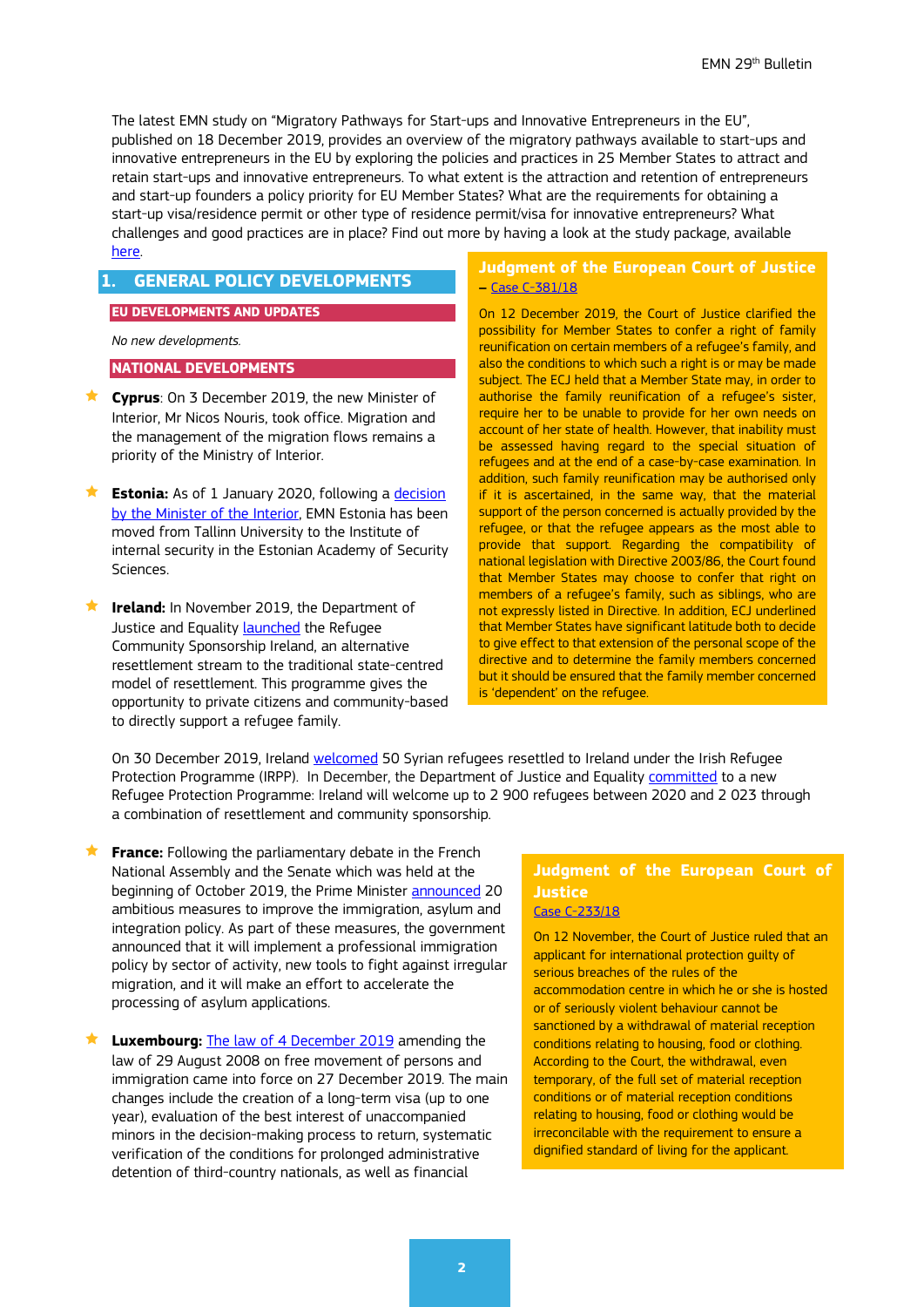penalties imposed on carriers transporting non-EU nationals lacking the necessary admission documents into the EU territories (in relation to article 4 of the directive (EU) 2001/51/CE (art. 141, 147 and 148).

 **Portugal:** Since October 2019, Portugal has a new government, including a Migration Secretary of State. The government's main guidelines concerning this subject are to attract regulated and integrated immigration, to promote the regularisation of migratory routes, to implement immigration promotion programs, to ensure refugee reception and integration, and to change the way Public Administration relates to immigrants.



#### <span id="page-2-0"></span>**2. IMPLEMENTATION OF THE COMMON EUROPEAN ASYLUM SYSTEM**

**EU DEVELOPMENTS AND UPDATES**

*No new developments.*

#### **LATEST RELEVANT STATISTICS**

**★** On 11 December 2019, Eurostat [published](https://ec.europa.eu/eurostat/statistics-explained/index.php/Asylum_quarterly_report#Main_trends_in_the_number_of_asylum_applicants) statistics on asylum seekers for the third quarter of 2019. The number of first-time asylum applicants in the EU-28 increased by 12 % compared with the same quarter of 2018 and compared with the second quarter of 2019. The top 3 nationalities were Syrians, Afghans and Venezuelans, lodging 20 900, 14 400 and 9 600 applications respectively. Venezuelans (an increase of 5 100 in applicants when compared with the third quarter of 2018) contributed most to the overall increase in firsttime asylum applicants in absolute terms.

### **NATIONAL DEVELOPMENTS**

- **Belgium:** Due to an increase in the number of asylum applications and lengthy asylum procedures, additional reception facilities such as new temporary reception centres have been planned and created. On 10 November 2019, one of these temporary centers, located in the municipality of Bilzen, was deliberately set on fire. The arson occurred about a month before the opening of the center. The arsonist(s) still remain unknown. The opening of the future reception with a capacity to host 140 asylum seekers is thus delayed. The police has stepped up the surveillance of other temporary centers.
- **Cyprus:** Compared with the population of each Member State, the highest rate of registered first-time applicants during the third quarter of 2019 in Europe was recorded in Cyprus (3 305 first-time applicants per million population)

In December 2019 the new Operational and Technical Assistance Plan agreed by EASO and Cyprus was signed by the EASO Executive Director, the Minister of Interior of Cyprus and the Chief Registrar of the Supreme Court.

**France:** On 5 November 2019, the Board of Directors of the OFPRA (the French Office for the Protection of Refugees and Stateless Persons) discussed the list of safe countries, previously adopted on 9 October 2015. It decided not to amend the list. However, it decided to re-evaluate the situation for Benin in six months. The Board also called for particular attention to the situation of persons facing risks due to their sexual orientation.<https://ofpra.gouv.fr/fr/l-ofpra/actualites/communique-du-president-du-conseil>

France has renewed its commitment made with the UNHCR to welcome 10 000 new refugees that will be resettled in 2020 and 2021. This commitment concerns refugees from Chad (1 500), Niger (1 100), Lebanon (3 000), Jordan, (300), Turkey (300), Egypt (500) and other countries (600). A circular of 12 November 2019 specifies the details on the organisational arrangements regarding the arrival on national territory as of 1 January 2020.<http://circulaire.legifrance.gouv.fr/index.php?action=afficherCirculaire&hit=1&r=44879>

 **Hungary:** In the final judgment of the case of Ilias and Ahmed v. Hungary the Grand Chamber of the European Court of Human Rights (ECtHR) held, among others, that Article 5 of ECHR was not applicable to the applicants' case as there had been no de facto deprivation of liberty in the transit zone where they were placed as asylum-seekers.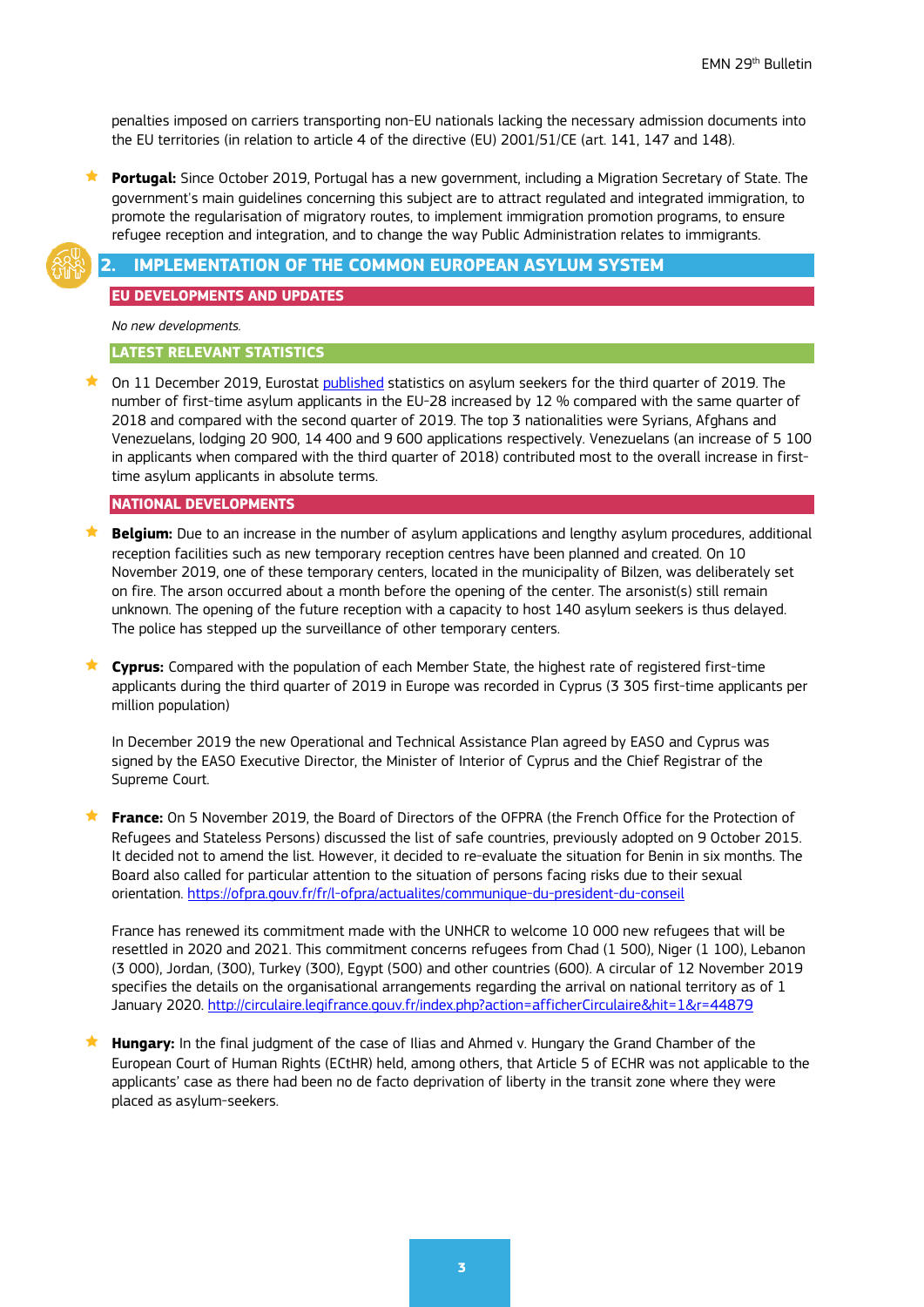**★ Italy:** 392 asylum seekers were redistributed in Europe from September to December as part of relocation procedures initiated by the European Commission at Italy's request. This is a concrete result linked to the more effective European solidarity consolidated also as a result of the Valletta Pre-Agreement signed in September by Germany, France, Italy and Malta.

On 28 October 2019, the Italian Minister of the Interior Luciana Lamorgese received a delegation from the Home and Territorial Affairs Commission of the German Bundestag. They exchanged on migration flows within Europe and possible initiatives to manage them at the EU level. They also exchanged their views on the definition of a common asylum policy.

 **Ireland:** On 28 December, the Department of Justice and Equality [announced](https://merrionstreet.ie/en/News-Room/Releases/Ministers_Flanagan_and_Stanton_announce_establishment_of_Expert_Group_on_Direct_Provision.html) the establishment of an Expert Group on the Provision of Support, including Accommodation, to Persons in the International Protection Process (Asylum Seekers), chaired by Dr Catherine Day, former Secretary General of the European Commission.

In December, the Oireachtas (Parliamentary) Committee on Justice and Equality [launched](https://data.oireachtas.ie/ie/oireachtas/committee/dail/32/joint_committee_on_justice_and_equality/reports/2019/2019-12-12_report-on-direct-provision-and-the-international-protection-application-process_en.pdf) a report on direct provision and the international protection application process, concluding that that the system needs reform or, preferably, replacement.

 **Lithuania:** On 7 November 2019, three migrants (Sudanese and two South Sudanese citizens) were relocated from Malta to Lithuania. By the end of 2019, Lithuania had relocated and resettled 493 persons in total.

On 3 December 2019, the Parliament approved changes to the Law on the Legal Status of Aliens which will allow asylum seekers to work in Lithuania legally when the Migration Department has not taken a decision on their application within 6 months.

 **Luxembourg:** From 7 to 20 October 2019, a delegation of officials from the Grand Ducal Police, the Immigration Directorate and the Luxembourg Office for Reception and Integration (OLAI) [went](https://gouvernement.lu/fr/actualites/toutes_actualites/communiques/2019/12-decembre/09-reinstallation-refugies.html) to Niamey, Niger to conduct interviews with refugees recognized and selected beforehand by the United Nations Refugee Agency, UNHCR. 48 people were selected for resettlement in Luxembourg, including 19 Somalis, 18 Eritreans, 8 Sudanese and 3 Ethiopians. A first group of 35 people arrived in Luxembourg on December 4, 2019.

[The law of 4 December 2019 establishing the National Reception Office \(ONA\) came into force on 1 January](http://legilux.public.lu/eli/etat/leg/loi/2019/12/04/a907/jo)  [2020.](http://legilux.public.lu/eli/etat/leg/loi/2019/12/04/a907/jo) The ONA replaces the Luxembourg Office for Reception and Integration (OLAI). Because of these changes, applicants for international protection will have a single point of contact during the entire application process for all issues related to reception, housing and material reception conditions. For the questions related to integration, a new Department of Integration was created under the Ministry of Family Affairs, Integration and the Greater Region.

**★ Netherlands:** In November 2019, a relatively high influx of Moldovan citizens arrived with busses to the central application centre in the Netherlands. The vast majority of them have previously applied unsuccessfully for asylum in other EU Member States. In December 2019, the Dutch government reported additional measures against the high influx of Moldovan asylum applicants. Measures include handling these applications by a special team within the Immigration and Naturalization Service (IND) with the aim to reduce the application procedure to a maximum period of three to four weeks. Moreover, Moldovan applicants will be housed in more austere reception facilities, there is a focus on return as well as a targeted approach on detaining applicants when necessary and possible. More attention is also given to tackling smugglers who bring Moldovan migrants to the Netherlands, and there have been constructive talks with the Moldovan authorities on the facilitation of return. $1$ 

Afghan interpreters who have worked for Dutch missions in Afghanistan will be classified as a 'systematically prosecuted group'. This means that they all are in principle eligible for asylum and that applications will only be rejected if, for example, the interpreter has committed war crimes or if he or she has already requested

<span id="page-3-0"></span><sup>1</sup> https://www.rijksoverheid.nl/documenten/kamerstukken/2019/12/16/tk-maatregelen-hoge-instroom-van-moldaviers (in Dutch)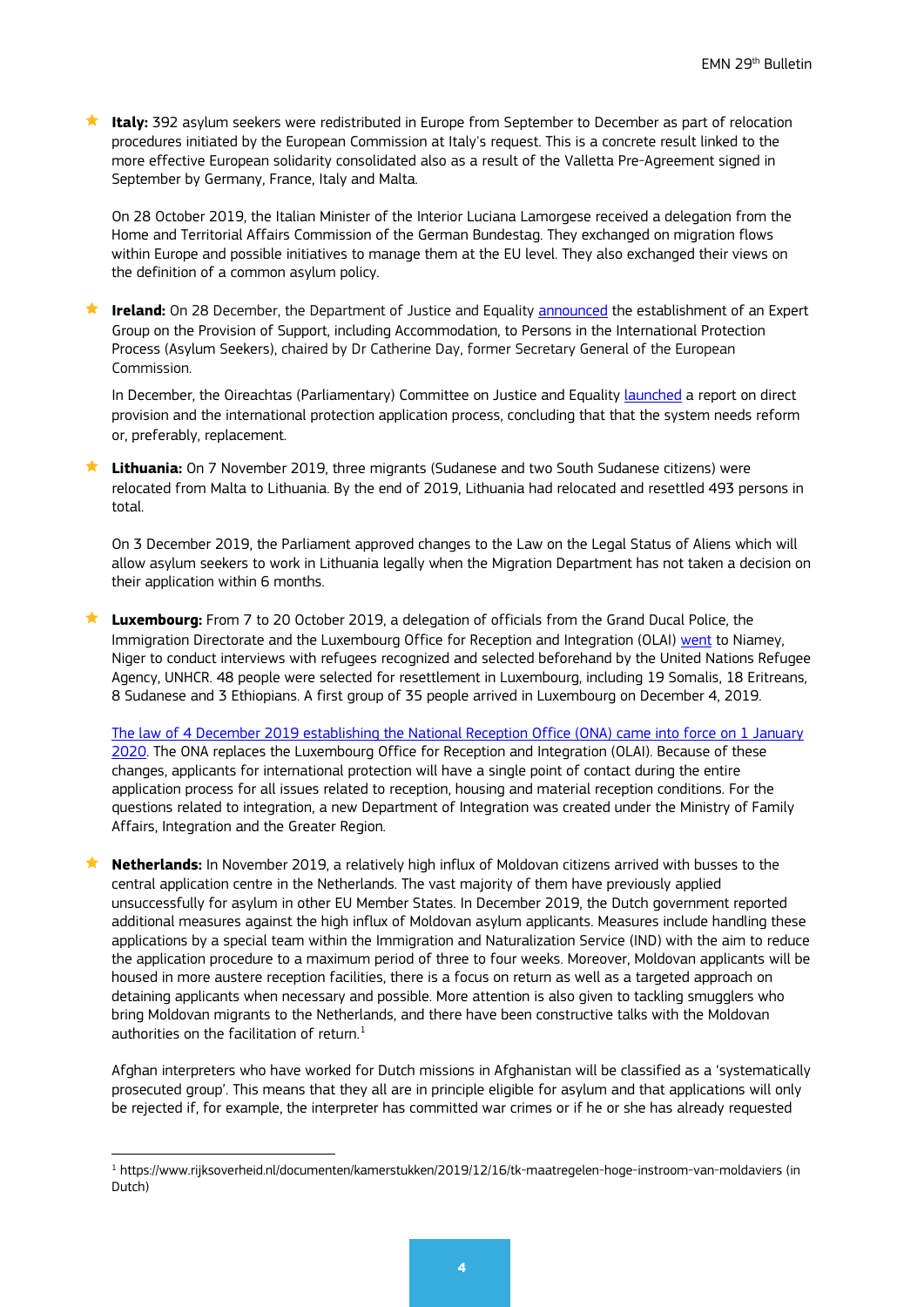asylum in another country. The Dutch Minister for Migration announced this in a letter to Dutch parliament on 18 December [2](#page-4-1)019 in response to the parliament's request to do so.<sup>2</sup>

The Minister for Migration has sent a letter to Parliament on 18 December 2019, in which she announced new measures for those asylum applicants who through disruptive and transgressive behavior are regularly causing nuisance within and outside reception centres in the Netherlands.<sup>[3](#page-4-2)</sup> The most important measures are:

- **-** Applicants from safe countries of origin generally have a low chance of being granted asylum in the Netherlands. Furthermore, they are involved more than average in behaviour causing nuisance and/or in criminal behaviour. They will be housed separately from other applicants and will receive more austere reception facilities in order to deter them from coming to the Netherlands.
- **-** For the same reason, asylum applicants within the Dublin procedure will also receive more austere reception facilities.
- **-** The Minister for Migration will release a budget of 1 million euros to municipalities to finance (smallscale) measures against public nuisance caused by asylum applicants in their municipalities in 2020;
- **-** From February 2020 onwards, asylum applicants who have been involved in serious disruptive and transgressive behaviour in reception centres can be relocated to a so-called Enforcement and Supervision Location (Handhaving en Toezichtslocatie - HTL).

 **Poland:** In November 2019, a list of study units approved for the admission of foreigners has been [announced.](https://www.gov.pl/web/mswia/zloz-wniosek-o-zatwierdzanie-jednostki-lub-organizatora-strazu-na-potrzeby-przyjmowania-cudzoziemcow) The amendment to the Act on Foreigners of 22 February 2019 introduced the possibility of entry and stay of foreigners for the purpose of scientific research, studies, traineeships and volunteering as part of the European Voluntary Service program. The condition for issuing a national visa or granting a temporary residence permit for these purposes is the approval of the host entity/university.

 **Sweden:** On 27 November 2019, a legislation modification regarding asylum seekers living on their own was prepared in view of restricting daily allowance for asylum seekers who choose to live in areas with socioeconomic challenges. The aim of this amendment, which entered into force on 1 January 2020, is to encourage asylum seekers to live where there are conditions for a socially sustainable reception and less risk of negative social consequences. The areas that are included will be listed by the Swedish Migration Agency starting 1 July 2020. The change originates from the "January agreement" – a political agreement between the Social Democrats, the Centre Party, the Liberal Party and the Swedish Green Party.

### <span id="page-4-0"></span>**3. UNACCOPMPANIED MINORS AND VULNERABLE GROUPS**

#### **EU DEVELOPMENTS AND UPDATES**

*No new developments.*

#### **NATIONAL DEVELOPMENTS**

- **Croatia:** In November and December 2019, UNHCR organised four workshops in Croatia on the practical implementation of the 2018 Protocol on procedures for unaccompanied and separated children (UASC). The workshops were attended by 154 persons, including 71 police officers for irregular migration and 83 social workers and childcare professionals from centres for social welfare and children's facilities. The following topics were presented at the workshops: identification of UASC among groups of irregular migrants, initial health assessment, initial best interest assessment, access to international protection and accommodation to children's facilities, followed by casework and real-life story of an UASC. The topics of the workshops were designed by a Working Group comprising of representatives of respective ministries, international organisations and civil society organisations.
- **France:** The decree<sup>[4](#page-4-3)</sup> of 20 November 2019 specifies the conditions of reception and evaluation of persons who claim to be minors and temporarily or permanently deprived of the protection of their family. The evaluators shall, at each stage of the social assessment, verify if the physical appearance, the behaviour, the

<span id="page-4-1"></span><sup>2</sup> https://www.rijksoverheid.nl/documenten/kamerstukken/2019/12/18/tk-reactie-op-motie-inzake-beschermingsbeleidtolken-uit-afghanistan (in Dutch)

<span id="page-4-2"></span><sup>3</sup> https://www.rijksoverheid.nl/documenten/kamerstukken/2019/12/18/kamerbrief-over-evaluatie-ebtl-locaties-enoverlastgevende-vreemdelingen (in Dutch)

<span id="page-4-3"></span><sup>4</sup> https://www.legifrance.gouv.fr/affichTexte.do?cidTexte=JORFTEXT000039417594&categorieLien=id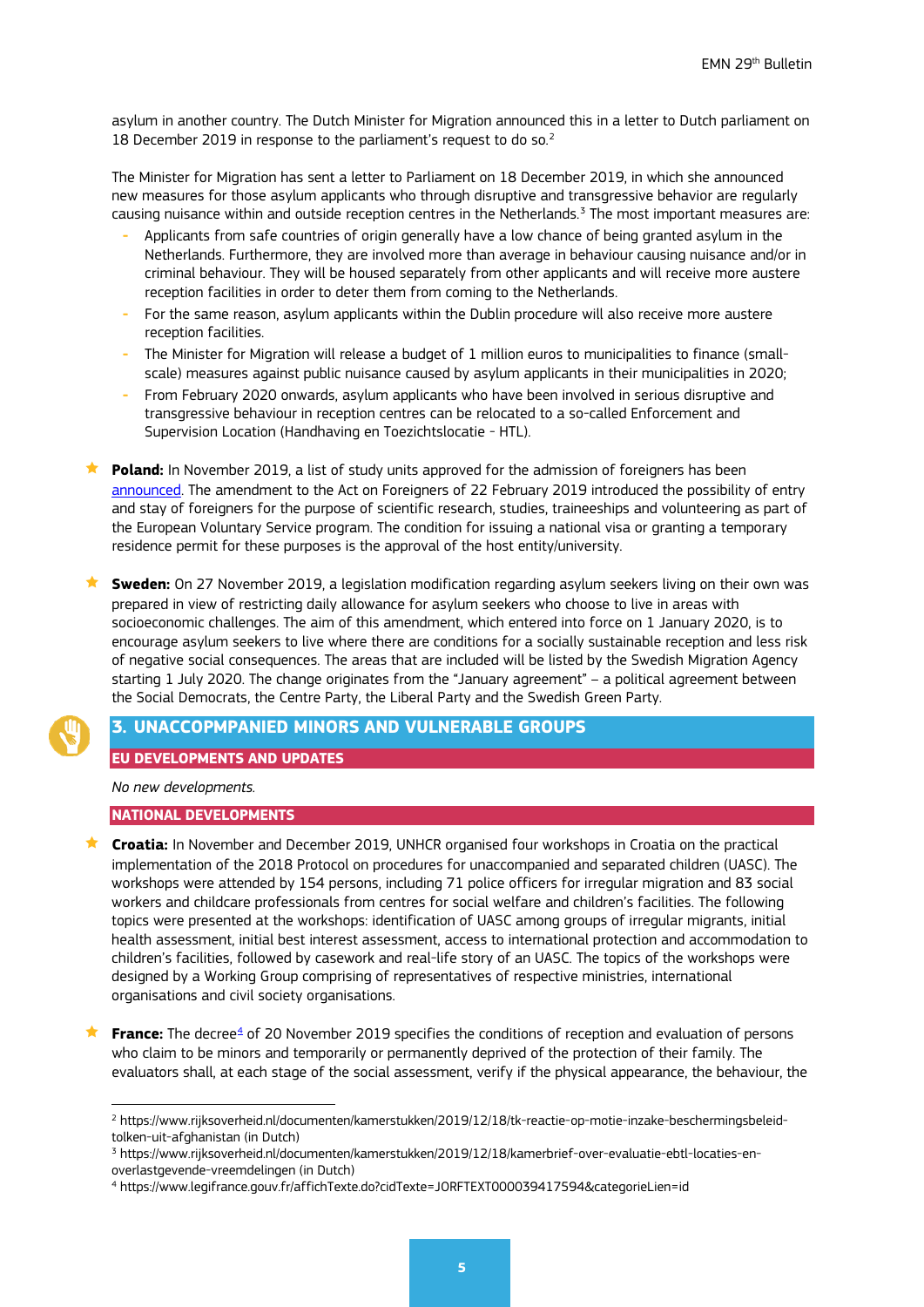capacity to be independent and autonomous, and the ability to reason and understand the questions asked correspond with the indicated age of the person. Evaluators must keep a close watch on any signs of exploitation or control the evaluated person may suffer from.

 **Italy:** On 23 October 2019, Italian Minister of the Interior Luciana Lamorgese met with her Libyan counterpart Fathi Ali Basha Agha in Rome. They discussed cooperation between the two countries, migration and the state of affairs in Libya. They notably examined the possibility of carrying out new humanitarian evacuations together with international organisations. Thus far, Italy is the only country to have implemented such operations: from 7 December 2017 to October 2019, a total of 859 asylum seekers were safely transferred from Libya to Italy.

On 19 November 2019, the Ministry of the Interior launched an information campaign on assisted voluntary return. The campaign focuses on the key message "dream is REality, REturning and RE-starting at home is possible" spread through television and radio, billboards, newspapers and periodicals, websites, and also through itinerant information campaigns throughout the national territory. In order to provide migrants with more information, a toll-free number – 800 2000 71 – was activated by the International Organization for Migration (IOM) and co-financed by the Migration and Integration Asylum Fund (AMIF).

On 5 December 2019, the Ministry of the Interior signed a convention with the international organisation Save the Children whereby the latter commits to provide a free service of assistance, protection and information to accompanied and unaccompanied minors until the end of 2020. Save the Children will provide services of information, legal orientation, cultural mediation, and psychological and social support for minors from their arrival in Italy. Additionally, a helpline for foreign minors and training for the workers involved will be set up to improve responses to minors' needs.

On 18 December 2019, the Ministry of the Interior adopted a decree financing the projects of the national protection system for beneficiaries of international protection and unaccompanied foreign minors (SIPROIMI - *Sistema di protezione per i titolari di protezione internazionale e per i minori stranieri non accompagnati*), expiring on 31 December. The funding will allow local authorities to carry on with their reception activities and to continue operating, pending the approval of applications for the continuation of the projects for the three-year period 2020-2022. The resources, stemming from the Asylum, Migration and Integration Fund (AMIF), amount to  $\epsilon$  8 million. They will be allocated to local authorities to support measures relating to socio-economic integration, lodging policies and administrative support. The ultimate goal is to increase the autonomy of the beneficiaries of international protection present in reception facilities to prepare their exit of the latter.

 **Malta:** The number of unaccompanied children and vulnerable people arriving in Malta by boat has been on the rise. They were also younger than usual (mainly 14-16 years old). During the reporting period, the number of migrants claiming that they are unaccompanied minors was 113. The number of vulnerable people had also increased. Vulnerable people were continuously supported by social workers and the new Therapeutic Team with the Agency for the Welfare Officers.

 **United Kingdom:** Vulnerable migrant children who have been separated from their parents will get quicker and simpler access to legal aid, after new government legislation [came into force](https://www.gov.uk/government/news/separated-migrant-children-given-better-access-to-legal-aid) in October 2019. The Legal Aid for Separated Children Order 2019 will bring non-asylum immigration and citizenship matters into the scope of legal aid for under 18-year olds who are not in the care of a parent, guardian or legal authority. Previously, vulnerable children making such applications to remain in the UK could only apply for legal aid through the Exceptional Case Funding (ECF) scheme.

### <span id="page-5-0"></span>**4. LEGAL MIGRATION AND INTEGRATION**

#### **EU DEVELOPMENTS AND UPDATES**

 On 3 December 2019, the Commissioner for Home Affairs, Ylva Johansson, [announced](https://ec.europa.eu/home-affairs/news/integration-migrants-commissioner-johansson-announces-funding-italy-and-spain_en) emergency funding for Italy and Spain to foster integration and specifically improve social cohesion in local communities that have recently received a significant number of people. € 10.3 million of funding will support the project LGNet - a Local Government Network for Rapid Response and Fast Track Inclusion Services in Disadvantaged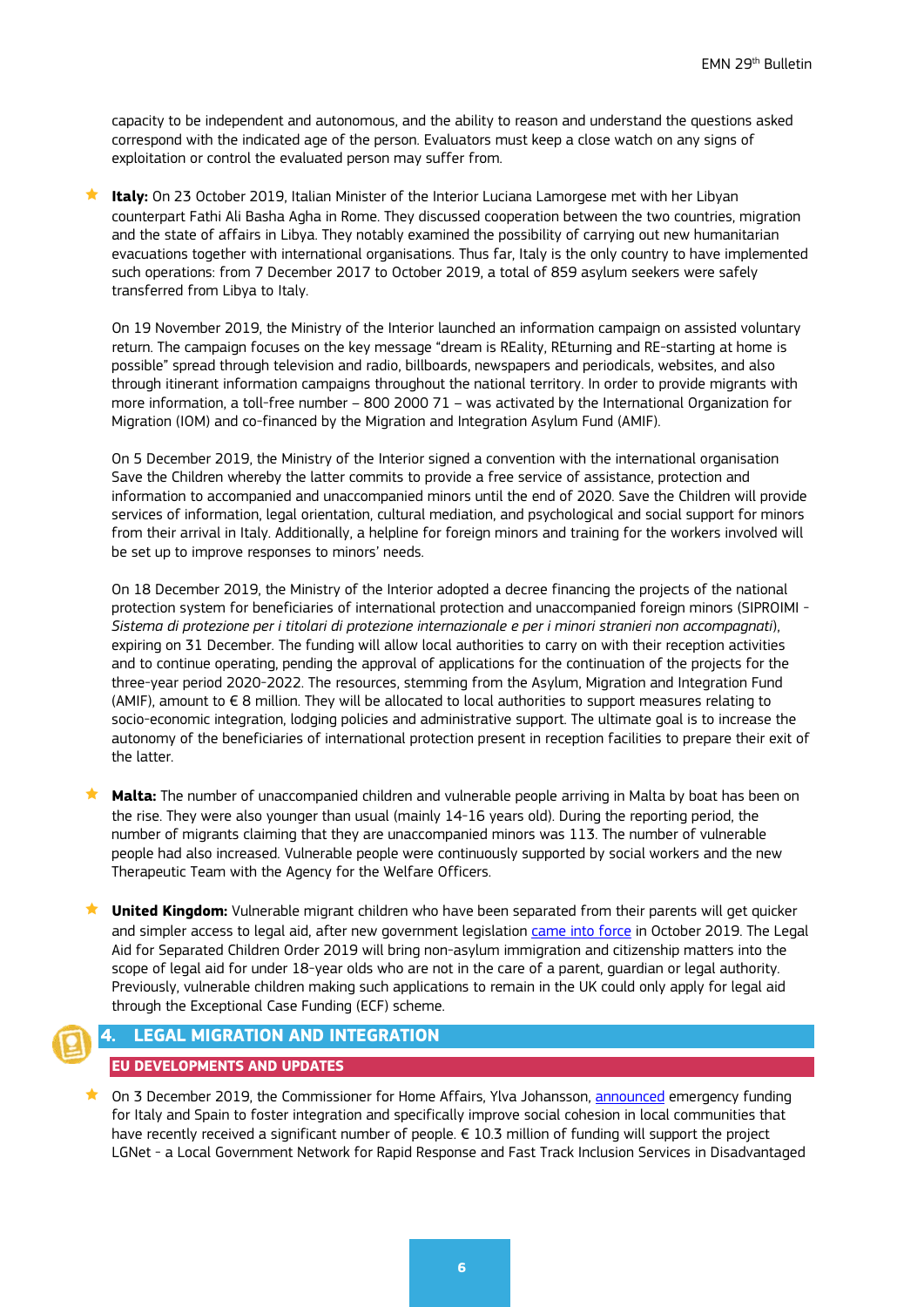Urban Areas – in Italy while over € 3 million of funding will support AMIGO 2019 - Activities in Response to the Immigration Situation in the South of Spain.

#### **NATIONAL DEVELOPMENTS**

 **Austria**: Austria has amended the existing agreement with Germany on the representation of the Republic of Austria in the process of issuing Schengen visas. As of 1 October 2019, the German representation of the Republic of Austria at the duty station Kampala is hence limited to owners of service or diplomatic passports of Uganda.<sup>[5](#page-6-0)</sup>

In October 2019, the Citizenship Act 1985 was amended,<sup>[6](#page-6-1)</sup> expanding the facilitated acquisition of citizenship through notification to include the descendants of individuals who were persecuted or threatened by persecution by the Nationalsozialistische Deutsche Arbeiterpartei (NSDAP) or by authorities of the Third Reich or because of defending the democratic Republic of Austria. Foreign nationals can acquire Austrian citizenship by presenting official documents or proof showing direct descent from an individual who acquired citizenship through notification or could have done so. The new option for notification enters into force as of 1 September 2020.

On 1 October 2019, the Regulation on the Implementation of the Integration Act was adopted.<sup>[7](#page-6-2)</sup> It establishes organisational matters such as how providers for literacy courses and language courses are certified and what are the quality standards for those courses. The regulation also specifies the amount of cost sharing and the provisions on the exams in such courses.

The Austrian Regulation for Skilled Workers for 2020 was enacted on 19 December 2019 with an entry into force date on 1 January 2020. The regulation stipulates the annual list of shortage occupations for which foreigners may be accepted as skilled workers throughout Austria according to the Act Governing the Employment of Foreigners. The 2020 shortage occupations include for example roofers, carpenters and motor mechanics. Altogether, 56 occuptions are defined as shortage occupations in 2020 - 11 more than in 2019. The newly listed shortage occupations include for example brick layers, train drivers and qualified nurses. Furthermore, the regulation lists shortage occupations in the respective province in which foreigners might be accepted as skilled workers. These include, for example, haidressers in Carinthia, Salzburg, Styria, Tyrol, Upper Austria, and Vorarlberg, as well as accountants in Upper Austria, Salzburg, and Styria.<sup>[8](#page-6-3)</sup>

On 19 December 2019, a regulation by the Austrian Federal Minister of Labour, Social Affairs, Health and Consumer Protection defined nine professions that allow for the issuing of resident permits for very highly qualified workers in the year 2020. These professions include inter alia medical doctors, graduate engineers for power engineering, and economists.<sup>[9](#page-6-4)</sup>

- **Belgium:** On 26 November 2019, the Home Affairs Committee of the Belgian Parliament held hearings on a [legislative proposal s](https://www.dekamer.be/FLWB/PDF/55/0574/55K0574001.pdf)trengthening family reunification rules. EMN Belgium provided a comparative overview of the policy on family reunification, focusing mainly on the neighbouring countries.
- **Croatia:** The Government of the Republic of Croatia adopted the Decision on determining the annual quota for employment of foreigners for the calendar year 2020 (OG, No 113/19). The quota was set at 78 470 permits for new employment, seasonal workers, ICT permits and for the implementation of strategic investment projects and 25 000 permits for the extension of already issued work permits.

<span id="page-6-4"></span><span id="page-6-3"></span>[https://www.ris.bka.gv.at/Dokumente/BgblAuth/BGBLA\\_2019\\_II\\_421/BGBLA\\_2019\\_II\\_421.html](https://www.ris.bka.gv.at/Dokumente/BgblAuth/BGBLA_2019_II_421/BGBLA_2019_II_421.html) (accessed 20 December 2019). <sup>9</sup> FLG II 420/2019, [https://www.ris.bka.gv.at/Dokumente/BgblAuth/BGBLA\\_2019\\_II\\_420/BGBLA\\_2019\\_II\\_420.html](https://www.ris.bka.gv.at/Dokumente/BgblAuth/BGBLA_2019_II_420/BGBLA_2019_II_420.html) (accessed 20 December 2019).

<span id="page-6-0"></span><sup>&</sup>lt;sup>5</sup> FLG III No. 168/2019, [https://www.ris.bka.gv.at/Dokumente/BgblAuth/BGBLA\\_2019\\_III\\_168/BGBLA\\_2019\\_III\\_168.html](https://www.ris.bka.gv.at/Dokumente/BgblAuth/BGBLA_2019_III_168/BGBLA_2019_III_168.html) (accessed 13 December 2019).

<span id="page-6-1"></span><sup>6</sup> FLG I No. 96/2019[, https://www.ris.bka.gv.at/Dokumente/BgblAuth/BGBLA\\_2019\\_I\\_96/BGBLA\\_2019\\_I\\_96.html](https://www.ris.bka.gv.at/Dokumente/BgblAuth/BGBLA_2019_I_96/BGBLA_2019_I_96.html) (accessed 13 December 2019).

<span id="page-6-2"></span><sup>&</sup>lt;sup>7</sup> FLG II No. 286/2019[, https://www.ris.bka.gv.at/Dokumente/BgblAuth/BGBLA\\_2019\\_II\\_286/BGBLA\\_2019\\_II\\_286.html](https://www.ris.bka.gv.at/Dokumente/BgblAuth/BGBLA_2019_II_286/BGBLA_2019_II_286.html) (accessed <sup>13</sup> December 2019). 8 FLG II No. 421/2019,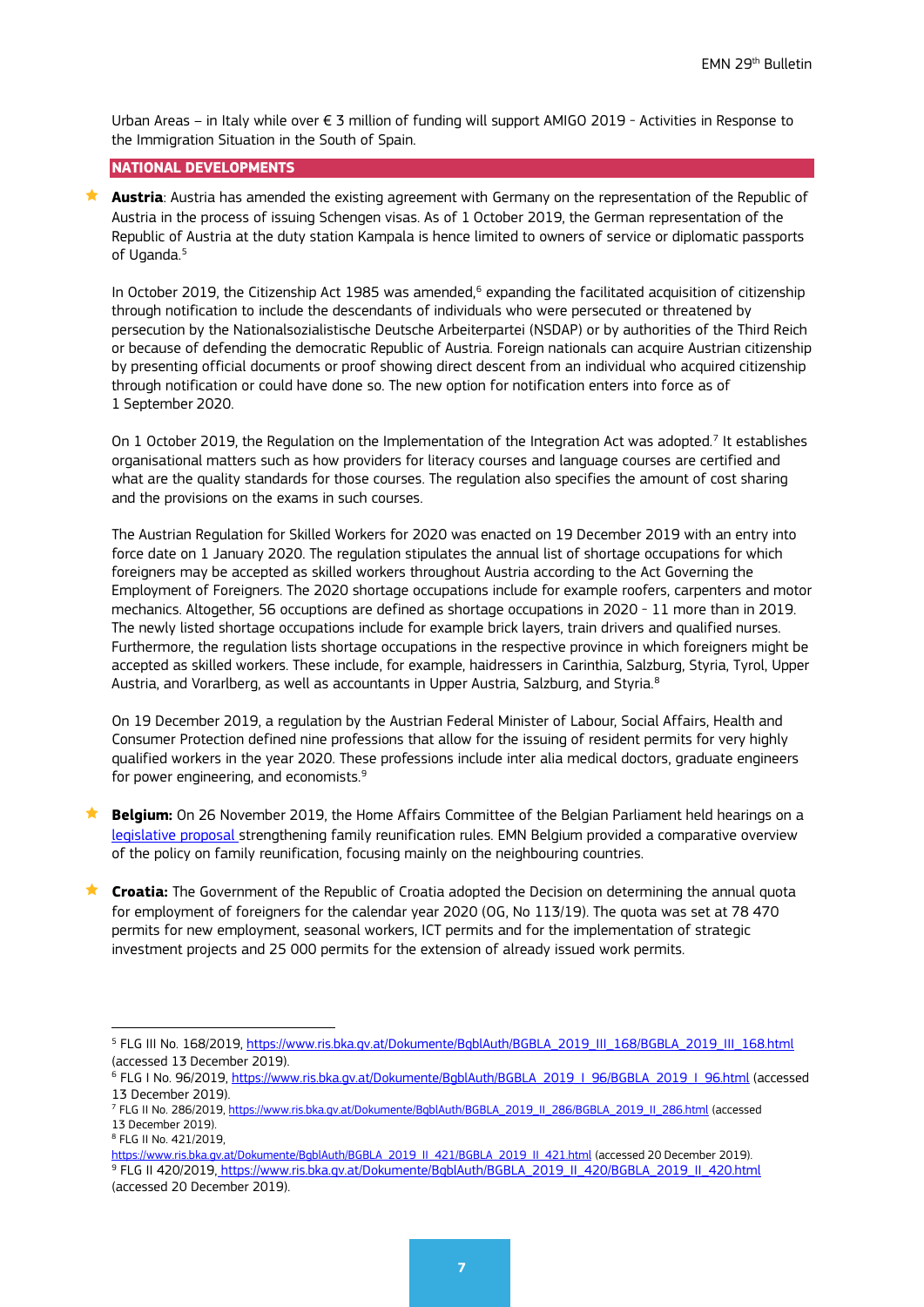**Cyprus**: On 6 December 2019, a new amendment of the Aliens and Immigration Law concerning the abolition of the obligation of the employer to pay a bank guarantee for the purpose of granting temporary residence and employment to a third-country national was adopted. Under the new legislation, a bank guarantee for any return costs will no longer be required for the purposes of granting a single work permit or seasonal work permit to a third-country national. Instead of that, a letter has to be submitted stating that the employer undertakes to bear any expenses for the return of the third-country national should it be necessary.

**★ Czech Republic:** The Ministry of the Interior in the cooperation with the NGO Slovo 21 have started to [organise](http://www.novy-domov.cz/english/) integration seminars for beneficiaries of international protection, in the framework of a project cofinanced by the AMIF and the state budget of the Czech Republic. The first seminar 'Your New Home in the Czech Republic', intended to refugees, was organised in December, after one year of preparation. The seminar provided basic information on the rights and obligations as well as advice on how to cope with everyday situations. The project also includes a book called 'The Czech Republic – Your New Home'. The book, translated into seven languages, includes areas such as housing, employment, business, social welfare system and social security, healthcare, education system, free time, shopping, finance, transport and basic facts about the country.

In October 2019, a conference was held to celebrate the 10th anniversary of the opening of the first Integration Centres for Immigrants in the Czech Republic. Their practical benefits were clearly appreciated – for example 4 907 language courses in 208 cities and 2 442 orientation courses have been realized since 2009. The network of 18 Integration Centers for Immigrants in all 14 regions of the Czech Republic was fully completed this year.

 **Estonia:** In November the Minister of Interior [established](https://www.siseministeerium.ee/et/uudised/siseminister-kehtestas-2020-aasta-sisserande-piirarvu-jaotuse) a division of the immigration quota for 2020. Differently from previous years the quota is partly divided depending on the ground of the residence permit: 28 residence permits for employment in a performing arts institution as person engaged in creative activities; 18 residence permits for employment in the professional activities in the capacity of a sportsman, coach, referee or sports official by summons of a respective sports federation; 10 residence permits on the basis of a treaty; 1 258 residence permits on general grounds for employment and entrepreneurship.

In December a new study was [published](https://www.ibs.ee/wp-content/uploads/Uussisserandajate-kohanemine-Eestis-2019-EN.pdf) on the current situation of how newly-arrived immigrants are adapting in Estonia – which factors inhibit the adaptation of newly-arrived immigrants and which factors support it. The research was carried out by the Institute of Baltic Studies by the request of the Ministry of the Interior.

**France:** The decree<sup>[10](#page-7-0)</sup> of 15 October 2019 sets the time limit for the examination of visa applications by volunteers of the European Voluntary Service. It also determines the procedures for informing Member States in the event of rejection of mobility or withdrawal of the residence permit from a researcher or a student during mobility within the framework of the Students and Researchers Directive ((EU) 2016/801).

The circular<sup>[11](#page-7-1)</sup> of 17 December 2019 relating to measures promoting the attractiveness of France aims to specify the procedures for "*passeport talent*" residence permit applications in the prefectures and presents ideas for organisational improvements to enable immediate access to the counters and rapid processing of applications.

**Ireland:** From October through to 13 December 2019, the Department of Justice and Equality [held](http://justice.ie/en/JELR/Pages/PR19000263) a public consultation on how the existing legislation on hate speech can be improved. The outcome of the consultation will help shape the amendment of Ireland's existing law on incitement to hatred (hate speech).

In November, the Irish Court of Appeal [overturned](http://www.justice.ie/en/JELR/Pages/PR19000280) a High Court ruling from July 2019 that applicants for Irish citizenship must have "unbroken" residence in Ireland in the year before they apply. The Court of Appeal found that the High Court erred in how it interpreted a requirement for "continuous residence" in the State in the year prior to an application for naturalisation.

<span id="page-7-0"></span><sup>10</sup> https://www.legifrance.gouv.fr/affichTexte.do?cidTexte=JORFTEXT000039229616&categorieLien=id

<span id="page-7-1"></span><sup>11</sup> https://www.immigration.interieur.gouv.fr/Conteneur-contextuel/Les-derniers-textes/Information-NOR-INTV1936324Jdu-17-decembre-2019-relative-aux-mesures-en-faveur-de-l-attractivite-de-la-France-Dispositions-applicables-a-laprise-en-charge-des-demandeurs-de-passeport-talent-par-les-services-de-prefectures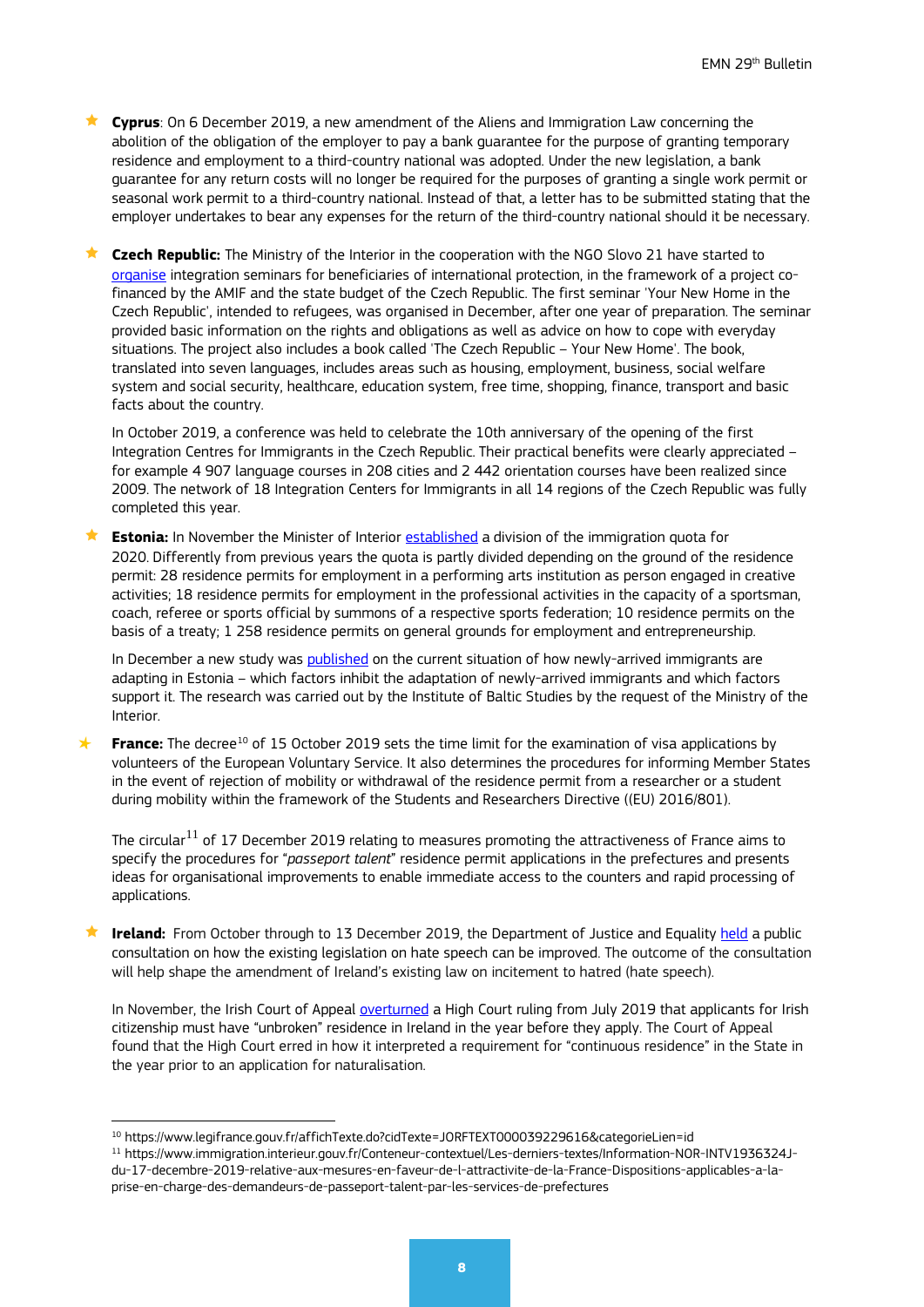In November, amendments to the Atypical Working Scheme applicable to Locum Doctors were announced. These amendments are **designed to support the recruitment and retention of non-EEA locum doctors to work within the Primary Care Services across the country**, particularly within the General Practitioner Out of Hours Services.

In December, the Minister of State with responsibility for Equality, Immigration and Integration, David Stanton TD, [delivered](http://www.justice.ie/en/JELR/Pages/PR19000296) Ireland's National Statement to the UN Committee on the Elimination of Racial Discrimination (CERD). The Minister also announced that Professor Caroline Fennell of University College Cork, and current Commissioner at the Irish Human Rights and Equality Commission, will chair a newly-established Anti-Racism Committee. This Committee forms part of the Government's commitment to strengthening its approach to combating racism.

On 18 December, the Department of Business, Enterprise and Innovation **announced** changes to the employment permits system for workers from outside the European Economic Area. Changes address immediate labour shortages in key sectors such as hospitality, construction, health and road haulage. All chef grades are now eligible for an employment permit and all nurses can qualify for a Critical Skills Employment Permit.

**★ Latvia:** On 19 November 2019, the Law on Termination of Granting the Non-Citizen Status to Children<sup>[12](#page-8-0)</sup> entered into force. It provides for the automatic granting of Latvian citizenship to children who will be born after 1 January 2020, unless the parents of the child have agreed to grant citizenship of another country to the child.<sup>[13](#page-8-1)</sup>

On 28 December 2019, several Amendments to Cabinet Regulations came into force<sup>[14](#page-8-2)</sup>, aiming to ease bureaucratic barriers to third-country nationals employment. The minimum time limit for applying for vacancy is reduced, if the employer wishes to invite a third-country national in relation to employment, while the entrepreneur is obliged to pay a salary of not less than the national average of  $\epsilon$ 1 004 per month. The requirement to publish a vacancy is waived in the following cases: the third-country national intended to be employed has been employed in the Republic of Latvia for two years; he/she has been employed with the specific employer and the employer wishes to employ him or her in another speciality, or; the person has been employed during studies and wishes to continue employment with the same employer after obtaining education. The amendments also stipulate that third-country nationals may file documents for registration of a residence permit electronically with a secure electronic signature.

 **Lithuania:** On 14 October 2019, the Migration Information System (MIGRIS) was [launched.](https://www.migracija.lt/en/) The Migration Information System enables users to apply electronically for residence permits, book a visit to the Units of the Migration Department and find other important information on migration services online.

On 4 November 2019, the Call Centre of the Migration Department was [opened.](https://www.migracija.lt/en/-/the-call-centre-of-the-migration-department-starts-its-activities) Previously, information on migration services was provided by the Migration Department and the Police Department separately. From now on all consultations in Lithuanian, Russian and English languages will be provided using a single Call Centre number*.* 

**★ Malta:** Malta acceded to the 1954 Convention relating to the Status of Stateless Persons on 11th December 2019. Malta's accession to the convention follows the Government's announcement made at the recent High-Level Segment on Statelessness, in which a total of 358 pledges were delivered by governments, civil society and international and regional organizations, among them 252 by States.

<span id="page-8-0"></span><sup>12</sup> Law on [Termination of Granting the Non-Citizen Status to Children.](https://likumi.lv/ta/id/310468-par-nepilsona-statusa-pieskirsanas-izbeigsanu-berniem) *Latvijas Vēstnesis*, No. 224, 05.11.2019. - [came into force on 19.11.2019.]

<span id="page-8-2"></span><span id="page-8-1"></span><sup>&</sup>lt;sup>13</sup> Before for a new-born to become a citizen, parents had to make a note about it, and only then citizenship was granted. <sup>14</sup>10 December 2019 Regulation of the Cabinet of Ministers of No. 637"Amendments to 28 January 2014 Regulation of [the Cabinet of Ministers of No. 55 "Regulations Regarding Employment of Foreigners"",](https://likumi.lv/ta/id/311662) 10 December 2019 Regulation of the Cabinet of Ministers of No. 63[9 "Amendments to 21 June 2010 Regulation of the Cabinet of Ministers of No.](https://likumi.lv/ta/id/311664)  [564"Regulations Regarding Residence Permits"",](https://likumi.lv/ta/id/311664) 10 December 2019 Regulation of the Cabinet of Ministers of No. 638 ["Amendments to 21 June 2010 Regulation of the Cabinet of Ministers of No. 552 "Procedures for Approval of Invitations](https://likumi.lv/ta/id/311663)  [and Drawing up of Written Requests"".](https://likumi.lv/ta/id/311663)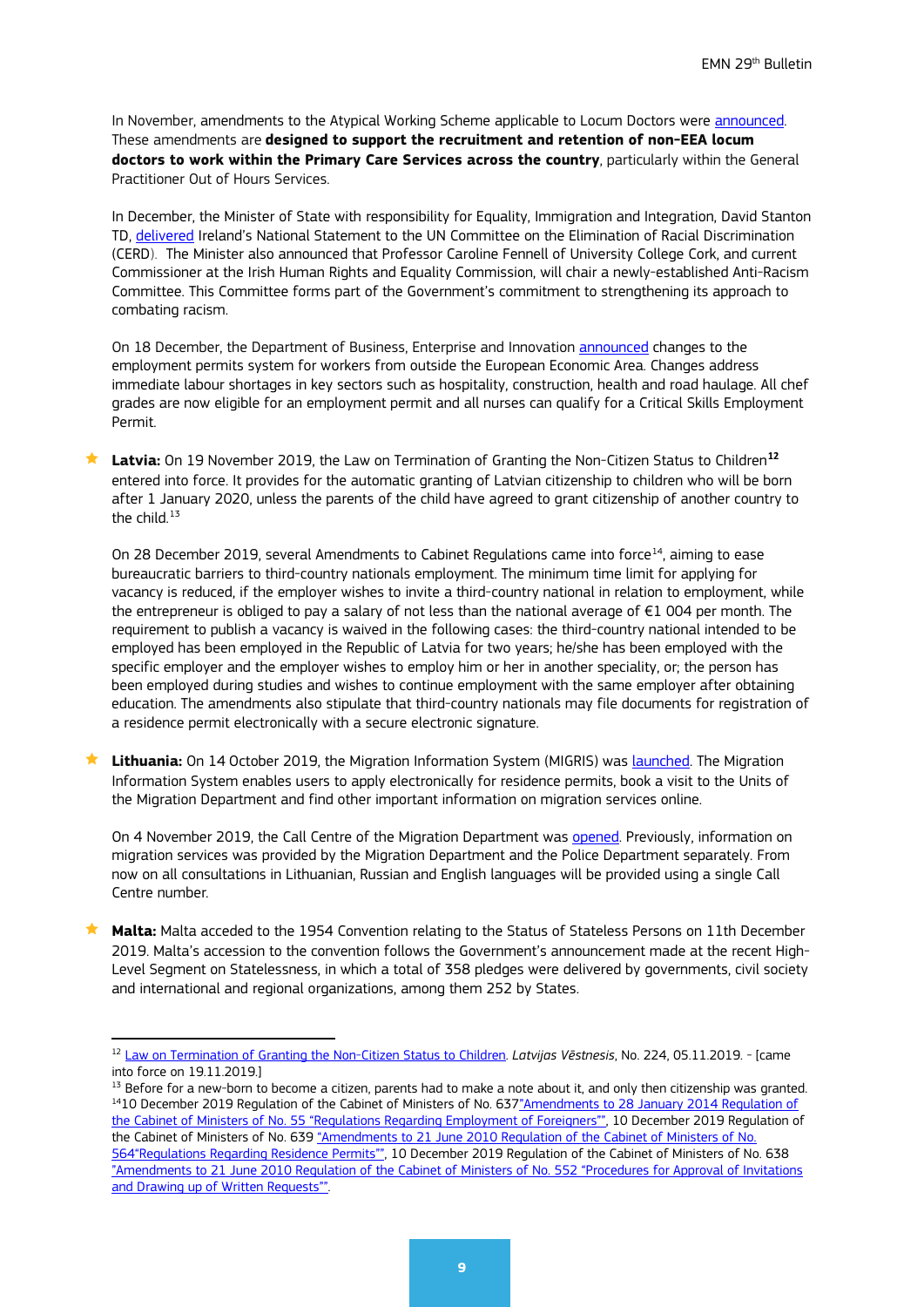**Netherlands:** During the Brexit extension period, UK nationals and their family members keep their rights as EU citizens to live, work and study in the Netherlands in any event until the date of Brexit. They do not need the temporary residence permit they received from the Immigration and Naturalisation Service (IND) in March 2019 or October 2019 during the extension period.

It is still important that UK nationals keep the temporary residence permit they have received, because after the extension, a no-deal Brexit is still possible. UK nationals and their family members can use the temporary residence permit to show that they are entitled to live, work and study in the Netherlands after a no-deal Brexit in the national transition period up to and including 31 January 2021.

Many UK nationals and their family members who are registered in the Personal Records Database (Basisregistratie Personen) already received a temporary residence permit before 29 March. These permits are valid up to and including 30 June 2020. If it is certain that there will be a no-deal Brexit, the IND will again send these UK nationals and their family members a temporary residence permit valid during the 15 month transition period after a no-deal Brexit.[15](#page-9-0)

Third-country nationals holding a Working Holiday Program (WHP) or Working Holiday Scheme (WHS) permit are as of 1 October 2019 again allowed to work without a work permit for a period longer than 12 weeks for the same employer. The previous restriction limiting their working weeks was waived. The Dutch Minister of Migration does note that it is still not allowed under the Working Holiday Program or Working Holiday Scheme to work fulltime with an employment contract for one year.<sup>[16](#page-9-1)</sup>

On 1 October 2019, a new structural regulation was implemented with regard to the work and residence permit of specialised chefs in the Asian catering industry, limited to the following cuisines: India, China, Japan, Indonesia, Korea, Malaysia, Thailand, Tibet of Vietnam. Until 1 October 2019, a quota arrangement was in place for the provision of work and residence permits to Asian chefs. The quota is now removed. An added condition is that the Dutch Employee Insurance Agency (UWV) must be notified of a vacancy three weeks in advance. Only then may an application be filed for a combined work and residence permit. Chefs working in a specialised restaurant in the Asian catering industry can be granted a combined permit. The UWV assesses the labour market aspects.

**★ Poland:** The Foundation "Okno na Wschód[" started](https://emn.gov.pl/ese/news/15460,The-Foundation-Okno-na-Wschod-started-to-run-a-Centre-for-Supporting-Foreigners-.html) to run a Centre for Supporting Foreigners in Bialystok. The goal is to help in the integration and adaptation of foreigners by creating space for education, giving them support, knowledge and possibilities, helping to find their place in the Polish environment faster. The Centre's offer is addressed to citizens of Belarus, Ukraine, Russia and Kazakhstan living in Bialystok and includes consultations (related to legalisation of stay, work, education and everyday matters), Polish language courses, volunteering in Bialystok non-governmental organizations and cultural institutions.

The Office for Foreigners [prepared](https://udsc.gov.pl/poradnik-dla-uczelni-i-studentow-zagranicznych-aktualizacja/) an update of the handbook explaining how to ensure the legal stay of a foreigner wanting to study in Poland. The material takes into account recent changes in law and will serve university employees dealing with the recruitment and service of foreign students. It can also be useful to foreigners starting or continuing their studies. The publication is devoted to legal and practical aspects of legalising the stay of foreigners from third countries as well as European Union citizens and their family members. It applies to persons undertaking or continuing first and second cycle studies or studies at masters' and doctoral level, including extramural studies.

- **Slovak Republic:** In September 2019, the Amendment to the Anti-bureaucracy Act was published, reducing the administrative burden related to labour mobility and conditions for the stay of third-country nationals by using public administration information systems. These legislative changes enter into force on the 1st of January 2020.
- **★ United Kingdom:** In October 2019, four pilots to encourage refugees to establish businesses were [launched](file://icfi.icfconsulting.com/org/ea/jobs/PIP/DG%20HOME%20EMN%202018-2020/WS%20III/2.%20Strategy_Visibility%20and%20dissemination/2.%20Bulletin/29th/%EF%83%AA%09https:/www.gov.uk/government/news/entrepreneur-training-pilots-for-refugees-launched-across-the-uk) across the UK. The pilots are part of a one-year programme jointly funded by the Home Office and The National Lottery Community Fund, which will be overseen by the Centre for Entrepreneurs (CFE). The 4 programmes will be based in Bristol, Belfast, the East of England and Staffordshire. Working directly with refugees and established local businesses, the pilots will deliver tailored start-up programmes that will take refugees from the idea stage to the launch of their business.

<span id="page-9-0"></span><sup>15</sup> https://ind.nl/en/news/pages/brexit-extension-no-consequences-for-uk-nationals-living-in-the-netherlands.aspx

<span id="page-9-1"></span><sup>16</sup> Government Gazette, 2019, no. 297. (in Dutch)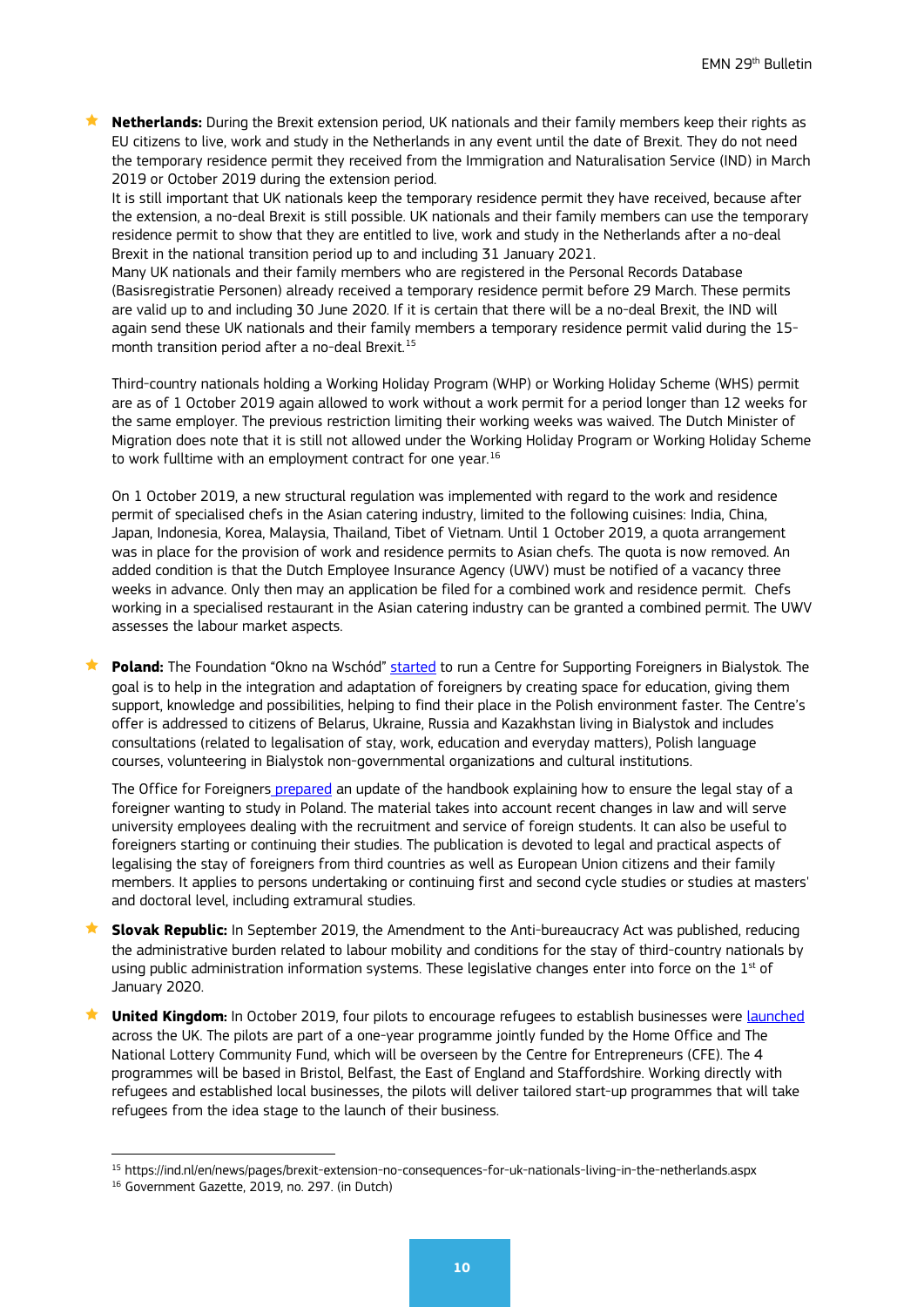#### **STUDENTS AND RESEARCHERS**

 **United Kingdom:** In December, it was [announced](https://www.gov.uk/government/news/global-britain-to-attract-more-top-scientists-with-fast-tracked-entry) more top scientists and researchers are to be given fast tracked entry to the UK. This builds on the announcement made by the Prime Minister in August 2019, which outlined how a wider pool of world leading scientists and researchers will be able to benefit from a fast-track process to obtain entry into the UK.

The number of eligible fellowships which can offer accelerated endorsement for visas for scientists will double from 62 to over 120. In line with the current process, individuals who receive these fellowships will only need to provide a letter from the relevant funding organisation, which will see them fast-tracked to the Home Office / UKVI visa application stage where immigration checks will be carried out.

#### <span id="page-10-0"></span>**5. MANAGEMENT OF THE EU EXTERNAL BORDERS**

#### **EU DEVELOPMENTS AND UPDATES**

- On 7 October and on 19 November 2019, the European Union signed an agreement with [Montenegro](https://ec.europa.eu/commission/presscorner/detail/en/IP_19_6008) and [Serbia,](https://ec.europa.eu/commission/presscorner/detail/en/IP_19_6303) respectively, on border management cooperation between these countries and the European Border and Coast Guard Agency. These agreements allowed the European Border and Coast Guard Agency to assist Montenegro and Serbia in border management, carry out joint operations and deploy teams in the regions of Montenegro and Serbia that border the EU. In addition, the agreement contributed to tackling irregular migration and cross-border crime as well as to further enhancing security at the EU's external borders.
- On 8 November 2019, the Council officially [adopted](https://ec.europa.eu/home-affairs/news/20191108_eu-delivers-stronger-european-border-coast-guard-ebcg-support-member-states_en) the Commission's proposal to reinforce the European Border and Coast Guard. Its reinforced mandate came into force on 4 December 2019 and under the new regulation the agency will be equipped with its own standing corps of border guards (10 000) ready to be deployed wherever and whenever needed. Moreover, the European Border and Coast Guard Agency has a stronger mandate on returns and will be able to cooperate more closely with non-EU countries, including those beyond the EU's immediate neighbourhood, subject to the conclusion of an agreement with the countries concerned.

#### **NATIONAL DEVELOPMENTS**

 **Croatia:** In October, the European Commission submitted a Communication to the European Parliament and the Council on the verification of the full implementation of the Schengen acquis in Croatia, stating that the Republic of Croatia fulfilled the technical criteria.

To reinforce the protection of the EU's external border, portable systems for recognising and reading vehicle license plates and thermal imaging cameras as well as border crossing equipment (devices for measuring the density of materials, computers, travel documents readers, cameras…) were purchased. A technical protection system was established at 4 border crossings and 2 new border crossing points were finished.

50 officers were referred to two border police courses, and three seminars for trainers/multipliers for the protection of the national border were held for about 60 police officers at the EU internal and external borders. Two advanced seminars were carried out with the Slovenian police, focusing on the detection of stolen vehicles and on the suppression of counterfeit documents, and two trainings on misuse of documents and smuggling of vehicles were organised with Germany. Through the projects funded by ISF, English courses for 200 police officers and safe field driving training for 101 police officers performing border control activities were carried out. As part of the EXBS program, advanced training for document identification and verification was held in Subotica. Joint training of customs and police officers was held as part of the CELBET 2 (Customs Eastern and South-Eastern Land Border Expert Team) project on inspection and search of persons and vehicles. A training was also organised for the development of a risk matrix at the police station. From 21 to 25 October 2019, Frontex organised a training for the Schengen evaluators in Zagreb. In addition, 43 police officers have completed Frontex's training on forged documents at Franjo Tudjman Airport.

 **Poland:** Travelers at the Poznan airport can check-in themselves at the ABC gates. Poznan The Lawica Airport introduces this solution as the third in Poland, after Chopin Airport and Warsaw-Modlin Airport. Almost 1.2 million travellers have already checked in at ABC gates. Automatic check-in at the Poznan airport is possible in the departures direction. Only adult citizens of the European Union and European Economic Community who have a biometric passport can check in at the ABC gates. This solution improves the border control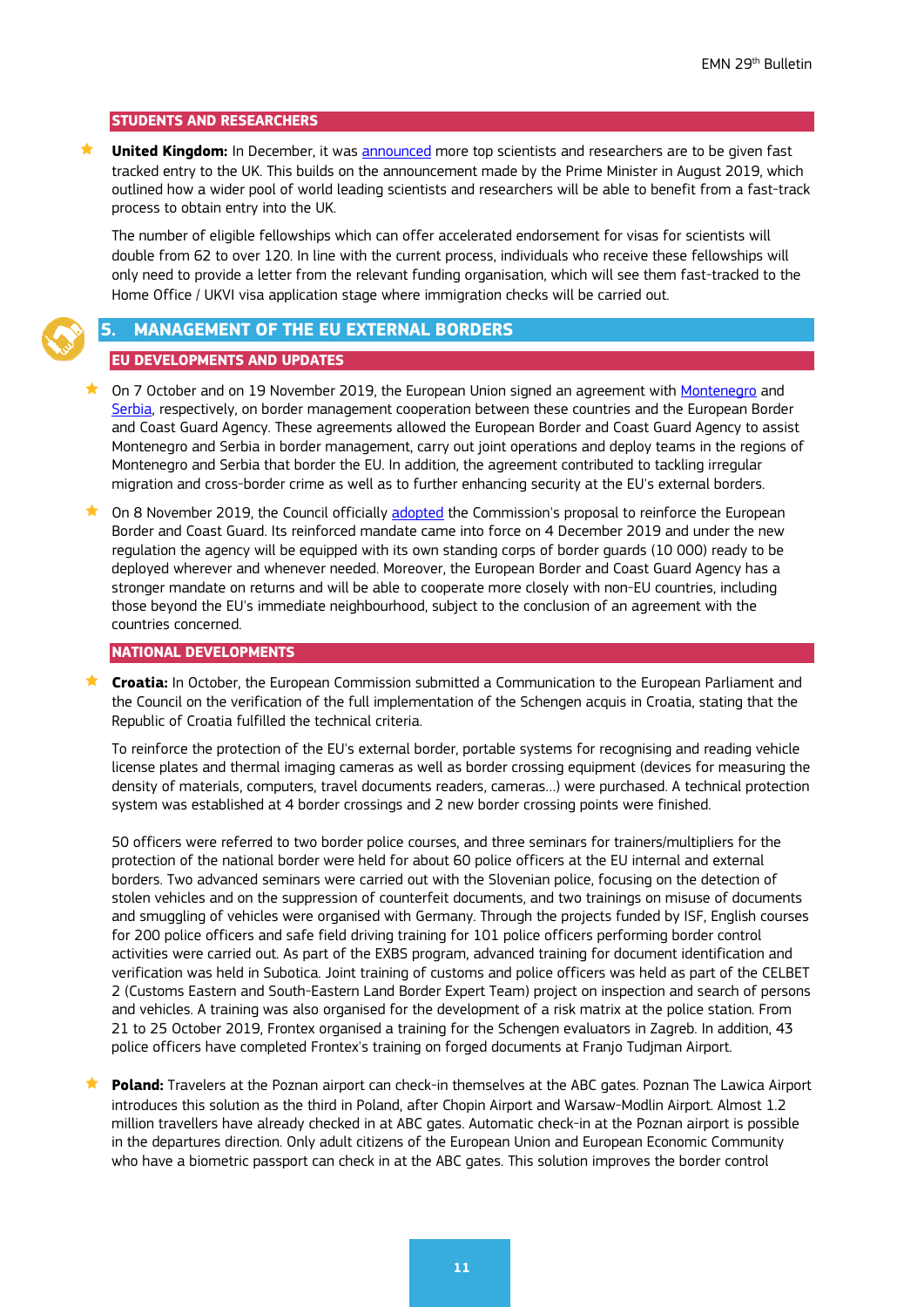process and increases the capacity of the border crossing, and thus reduces the waiting time of travellers for crossing the state border.

Another group of 30 Border Guard officers began the 12th change of mission in the Republic of Northern Macedonia, supporting the local Border Police in counteracting the migration crisis. The mission is attended by officers from Regional Border Guard Departments as well as from the Central Border Guard Training Center and the Home Office of the Border Guard. Tasks performed by Polish officers outside the Republic of Poland will include prevention of illegal crossing of the border outside border crossing points, registration of applications for international protection and verification of the authenticity of documents.

On 24 October 2019, the 22nd Conference of Border Guard Plenipotentiaries of the Republic of Poland and

# **Judgment of the European Court of Justice**

[Case C-380/18](http://curia.europa.eu/juris/document/document.jsf?text=&docid=216086&pageIndex=0&doclang=ES&mode=req&dir=&occ=first&part=1&cid=2599777&utm_source=ECRE+Newsletters&utm_campaign=ede1894078-EMAIL_CAMPAIGN_2019_07_19_08_27&utm_medium=email&utm_term=0_3ec9497afd-ede1894078-422304153)

On 19 November 2019, the Court of Justice (ECJ) found that in the Family Reunification Directive (Council Directive 2003/86/EC) must be interpreted as precluding national legislation under which, in the absence of a decision being adopted within six months of the date on which the application for family reunification was lodged, the competent national authorities must automatically issue a residence permit to the applicant, without necessarily having to establish in advance that the latter actually meets the requirements for residence in the host Member State in accordance with EU law.

the Republic of Lithuania was held in Bezledy. The situation on the jointly protected section of the state border and the cooperation of the border services of Poland and Lithuania were discussed and bilateral cooperation analysed.

 **Portugal:** The development of the action programme for Integrated Border Management continued, as well as the preparation for the technical implementation of the smart borders package (EES, ETIAS).

 **United Kingdom:** In October 2019, the UK and France [agreed](https://www.gov.uk/government/news/french-patrols-doubled-to-tackle-migrant-crossings) an enhanced action plan which will see patrols on French beaches doubled, as activity is stepped up to tackle migrants crossing the Channel in small boats. Under an enhanced action plan, the Home Secretary, Priti

Patel, and the French Interior Minister, Christophe Castaner, have agreed to redouble efforts to address the issue.

# <span id="page-11-0"></span>**IRREGULAR MIGRATION AND RETURN**

#### **EU DEVELOPMENTS AND UPDATES**

*No new developments*

#### **NATIONAL DEVELOPMENTS**

 **Austria:** On 4 November 2019, the Austrian Interior Minister enacted a regulation, re-introducing temporary border controls between 14 November 2019 and 14 May 2020 on the internal borders to Slovenia and Hungary to maintain law, order and public safety. During that period, internal borders may only be crossed at points of entry.<sup>[17](#page-11-1)</sup> Austria explained the measure, among others, with the situation at the external borders, risk related to terrorists and organized crimes and secondary movements. $^{18}$  $^{18}$  $^{18}$ 

On 27 December 20[19](#page-11-3), the Aliens Police Act was amended regarding asylum seekers in an apprenticeship.<sup>19</sup> According to Art. 55a Aliens Police Act, the period for voluntary departure in connection with a return decision only commences on the date of the termination of the apprenticeship or after the date of the final apprenticeship examination. Pursuant to Art. 125 para 31 Aliens Police Act, deportation regarding asylum seekers in an apprenticeship must be postponed, inter alia, if the apprenticeship began before the described amendment of the law.

<span id="page-11-1"></span><sup>&</sup>lt;sup>17</sup> FLG II No. 316/2019, [https://www.ris.bka.gv.at/Dokumente/BgblAuth/BGBLA\\_2019\\_II\\_316/BGBLA\\_2019\\_II\\_316.html](https://www.ris.bka.gv.at/Dokumente/BgblAuth/BGBLA_2019_II_316/BGBLA_2019_II_316.html) (accessed 13 December 2019).

<span id="page-11-2"></span><sup>18</sup> [https://ec.europa.eu/home-affairs/what-we-do/policies/borders-and-visas/schengen/reintroduction-border-control\\_en](https://ec.europa.eu/home-affairs/what-we-do/policies/borders-and-visas/schengen/reintroduction-border-control_en) (accessed 13 December 2019).

<span id="page-11-3"></span><sup>&</sup>lt;sup>19</sup> FLG I No. 110/2019[, https://www.ris.bka.gv.at/Dokumente/BgblAuth/BGBLA\\_2019\\_I\\_110/BGBLA\\_2019\\_I\\_110.html](https://www.ris.bka.gv.at/Dokumente/BgblAuth/BGBLA_2019_I_110/BGBLA_2019_I_110.html) (accessed 2 January 2020).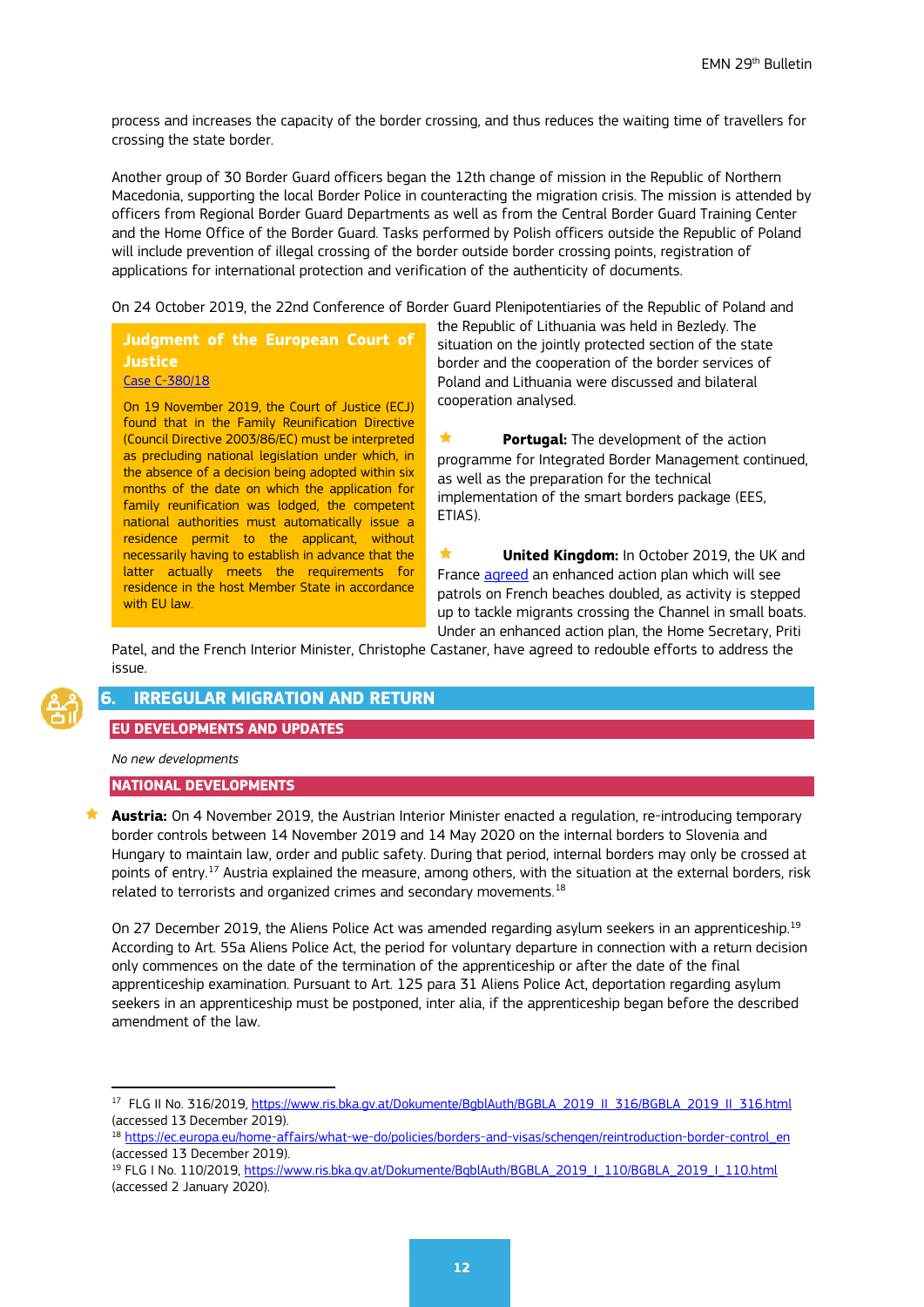**Malta:** Malta experienced a growing influx of migrants and refugees (652 arrivals by boat during the reporting period), predominantly from the sub-Saharan countries, practically all of whom have departed from the Libyan coast towards Europe.

The Maltese Government continued implementing jointly with IOM an EU Emergency project aimed at relocating irregular migrants from Malta to other member states. The Maltese Government is financially contributing to this project (10% of total project cost). Under this project, IOM, in close cooperation with relevant Maltese and receiving states' authorities, and in collaboration with the European Asylum Support Office (EASO), is ensuring that beneficiaries receive the necessary pre-departure support and are assisted with their journey from point of arrival to final destination in the MSR in safety and dignity; on a voluntary basis and fully aware of the whole process, including concerning what to expect immediately after their arrival.

# <span id="page-12-0"></span>**7. ACTIONS ADDRESSING TRAFFICKING IN HUMAN BEINGS**

#### **EU DEVELOPMENTS AND UPDATES**

*No new developments.*

#### **NATIONAL DEVELOPMENTS**

- **★ Belgium:** On 22 November, Myria, the national independent rapporteur on human trafficking, published its 2019 annual report on trafficking and smuggling of human beings. This report focuses this year on providing victims with legal aid and informing them about their rights. The report is available in [French](https://www.myria.be/fr/publications/rapport-annuel-traite-et-trafic-des-etres-humains-2019-de-la-force-daction-pour-les-victimes) and Dutch.
- **★ France:** On 18 October 2019, the French government announced the second national [action plan](https://www.egalite-femmes-hommes.gouv.fr/cp-annonce-du-2nd-plan-daction-national-contre-la-traite-des-etres-humaiins-18-10-2019/) against trafficking in human beings (2019-2021). This plan reaffirms the government's commitment to strengthen the fight against trafficking in human beings. It comprises 45 measures based on following priorities: coordination of public action on local level, a strategy for the identification of victims of trafficking, effective protection for victims, and intensification of the dismantling of criminal networks and the prosecution of exploiters.
- **Hungary:** Together with NGOs, the Ministry of Interior has developed a manual (SANSZ/CHANCE) that provides quick and comprehensible assistance to the members of the social signaling system in the process of the referral of victims of human trafficking. The use of the manual is expected to ultimately enhance victim identification among third country nationals residing in Hungary.
- **★ Italy:** On 7 November 2019, Italian Minister of the Interior Luciana Lamorgese spoke before the Parliamentary Control Committee on the implementation of the Schengen Agreements as part of the factfinding investigation into the management of migration in the Schengen area. Among the topics addressed were the relevance of the Schengen agreements and the control and prevention of transnational activities related to the trafficking of migrants and human beings.
- ★ Latvia: On 17 October 2019, the European Crime Prevention Network (EUCPN) and European countries launched a long-term prevention campaign on trafficking in human beings<sup>20</sup>, the main aim of which is to address people who may have become victims of trafficking in human beings who need support, assistance and protection.<sup>[21](#page-12-2)</sup>
- **Luxembourg:** On 10 December 2019, a [conference](https://gouvernement.lu/fr/actualites/toutes_actualites/communiques/2019/12-decembre/10-benelux-protection.html) of the Benelux Presidency on "Trafficking in Human Beings" took place. During this conference, declaration of intent concerning new steps in the cross-border cooperation to combat trafficking in human beings was signed between the three countries (Luxembourg, Belgium and the Netherlands).

The Monitoring Committee for the Fight against Trafficking in Human Beings, chaired by the Ministry of Justice, is committed to the fight against human trafficking in all its forms (prostitution, forced labour etc.). It aims to strengthen the national and international efforts in this area. Part of this effort was the launch of a new human trafficking preventative [campaign](https://stoptraite.lu/en) on 17 October 2019.

<span id="page-12-1"></span><sup>&</sup>lt;sup>20</sup> European countries work together to prevent trafficking in human beings.-

[http://www.iem.gov.lv/lat/aktualitates/informacija\\_medijiem/?doc=42268](http://www.iem.gov.lv/lat/aktualitates/informacija_medijiem/?doc=42268)

<span id="page-12-2"></span><sup>&</sup>lt;sup>21</sup> Austria, Belgium, Bulgaria, Croatia, Cyprus, the Czech Republic, Estonia, Finland, Greece, Hungary, Iceland, Ireland, Latvia, Lithuania, Luxembourg, Malta, the Netherlands, Norway, Poland, Portugal, Romania, Slovakia, Slovenia and Spain have joined the EUCPN initiative.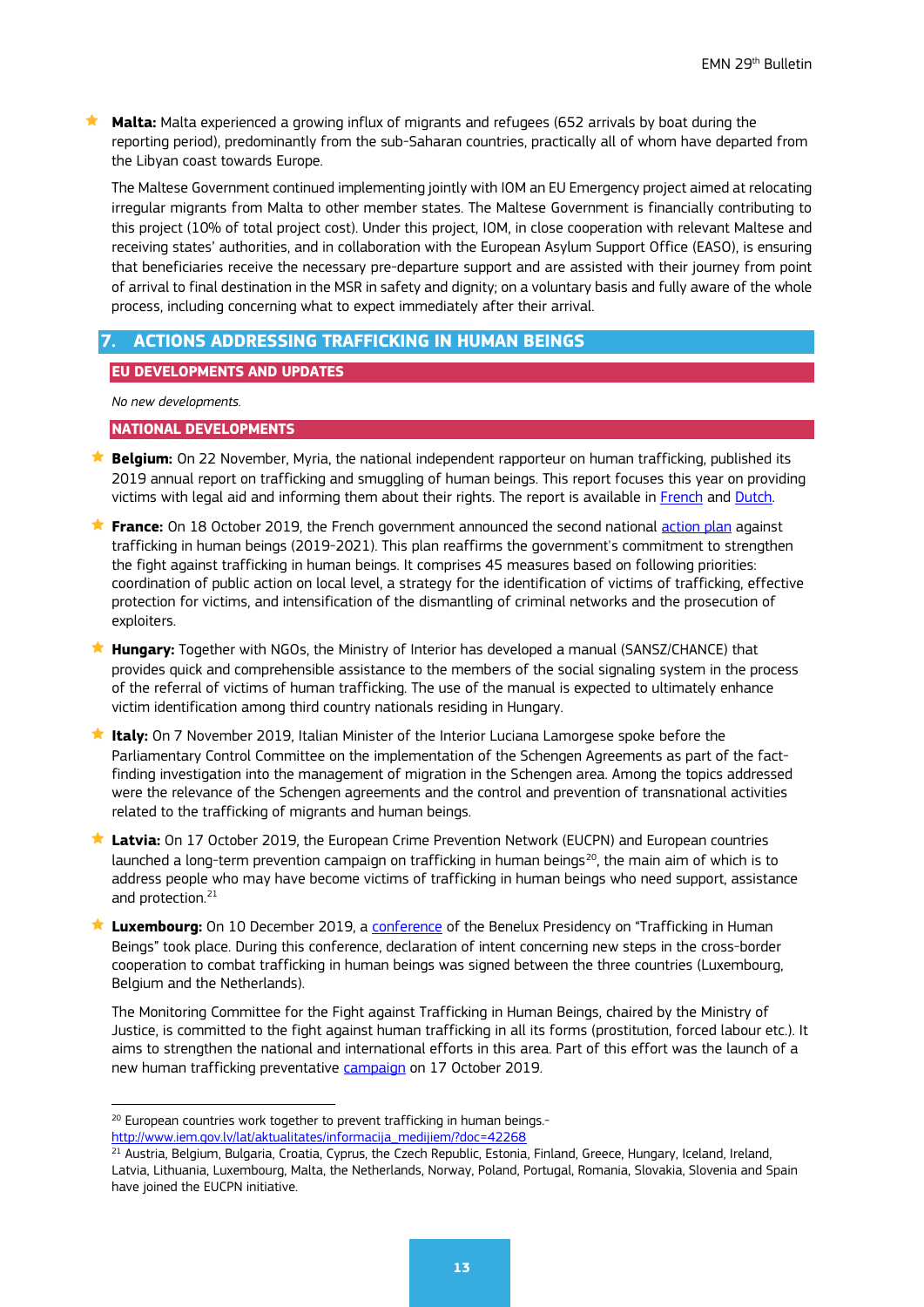**Malta:** In December 2019, the Ministry for Home Affairs and National Security signed an agreement with IOM to implement a project on human trafficking. The project which is titled 'Enhancing counter-trafficking efforts in Malta through synergistic interventions' shall be implemented over the first 6 months of 2020. By means of this project, IOM aims to assist Government in its efforts to enhance identification and referral of victims of trafficking; assist and support by strengthening the capacity of law enforcement authorities, social services, private associations sectors and migrants associations and Civil Society Organizations with a focus on children.

 **Poland:** On 26-27 November 2019, a [conference](https://emn.gov.pl/esm/aktualnosci/15444,Konferencja-Budowanie-ram-operacyjnych-dla-przeciwdzialania-handlowi-ludzmi-w-re.html) entitled 'Towards maximization of efficiency and consolidation in the fight against human trafficking' took place in Warsaw. The conference was organized by the Council of Baltic Sea States in cooperation with the Ministry of the Interior and Administration. The aim of the conference was to present the results of the work of the task force for fighting against trafficking in human beings operating within the Council of the Baltic Sea States. This group implemented a [project](https://handelludzmi.eu/hl/aktualnosci/6953,Projekt-Torujac-droge-zharmonizowanym-ramom-operacyjnym-dla-regionu-Morza-Baltyc.html) called "Paving the way for a harmonized operational framework for the Baltic Sea region". The effect of the team's work is, among others creation of an international reference mechanism for the Baltic Sea Region, a dictionary of terms related to the crime of trafficking in human beings and good practices in the field of partnership cooperation at the governmental level.

In December 2019, the La Strada Foundation against Human Trafficking and Slavery in Warsaw and the Po MOC Association for Women and Children won the open competition organised by the Ministry of the Interior and Administration for running the National Consulting and Intervention Center for Victims of Trafficking in Human Beings.

**Portugal:** In October: the first version of the application for smartphones named "Acting against Trafficking" in Human Beings" (ACT) was launched. The application Provides information on this crime, clarifying the concept, types of exploitation, facts about the TSH and victims' rights; how to recognise and signal situations, how to support and protect victims; what to do and where to go. The App is available in Portuguese, English, Spanish, Russian, Romanian, and French.

In October, a campaign against trafficking on human beings, "Vítima de Tráfico de Seres Humanos?: Tu tens Direitos" (#YouHaveRights), was launched.

In November the Statistical Bulletin "Trafficking in Persons: 10 years of Justice Statistics" with the analysis of 10 years of trafficking on human beings was launched.

In December the Annual Statistical Report 2019 - Indicators of Immigrant Integration (Migration Observatory) and the [White Paper](http://www.jrsportugal.pt/wp-content/uploads/2019/12/Livro-Branco-Servi%C3%A7o-Jesu%C3%ADta-aos-Refugiados.pdf) on Immigrant and Refugee Rights - Practical Problems and Solutions (PT) (Serviço Jesuíta aos Refugiados) were launched.

**★ United Kingdom**: On 18 October, a series of events [took place](https://www.gov.uk/government/news/government-recommits-support-to-victims-on-anti-slavery-day) aimed at raising public awareness of how to spot the signs of modern slavery and highlighting what the government is doing to tackle this crime. The International Slavery Museum in Liverpool featured an interactive nail bar – a business which is often linked to modern slavery – as well as talks from law enforcement to inform the public about slavery in the UK. In addition to the event at the International Slavery Museum, Border Force raised awareness of modern slavery at railway stations, ports and airports throughout the UK by educating people on what they can do if they suspect someone is being exploited. The government also announced the appointment of Jennifer Townson as the first Migration and Modern Slavery Envoy. In this new role, Ms Townson will be an advocate for tackling modern slavery globally, helping the UK to co-ordinate its efforts with other nations.

In October the UK Government [published](https://www.gov.uk/government/publications/2019-uk-annual-report-on-modern-slavery) the 2019 UK Annual Report on Modern Slavery which provides and overview of modern slavery in the UK and explains the UK's existing and future response to modern slavery.

# <span id="page-13-0"></span>**8. EXTERNAL DIMENSION**

#### **EU DEVELOPMENTS AND UPDATES**

★ On 24 October 2019, the Council [endorsed](https://ec.europa.eu/home-affairs/news/20191024_eu-visa-policy-commission-welcomes-council-green-light-negotiate-simplified-visa-procedures-cabo-verde_en) Commission to renegotiate a facilitation of the procedures under the existing agreement for the issuance of short-stay visas to citizens of Cabo Verde. The negotiations will be related to amendments to the existing visa facilitation agreement such as decreasing the visa fee, extending the possibility to obtain a multiple-entry visa with a long period of validity, and simplifying the list of supporting documents to be submitted along with the visa application. This initiative is part of a wider Mobility Partnership between the EU and Cabo Verde in place since 2008, and reflects the parties'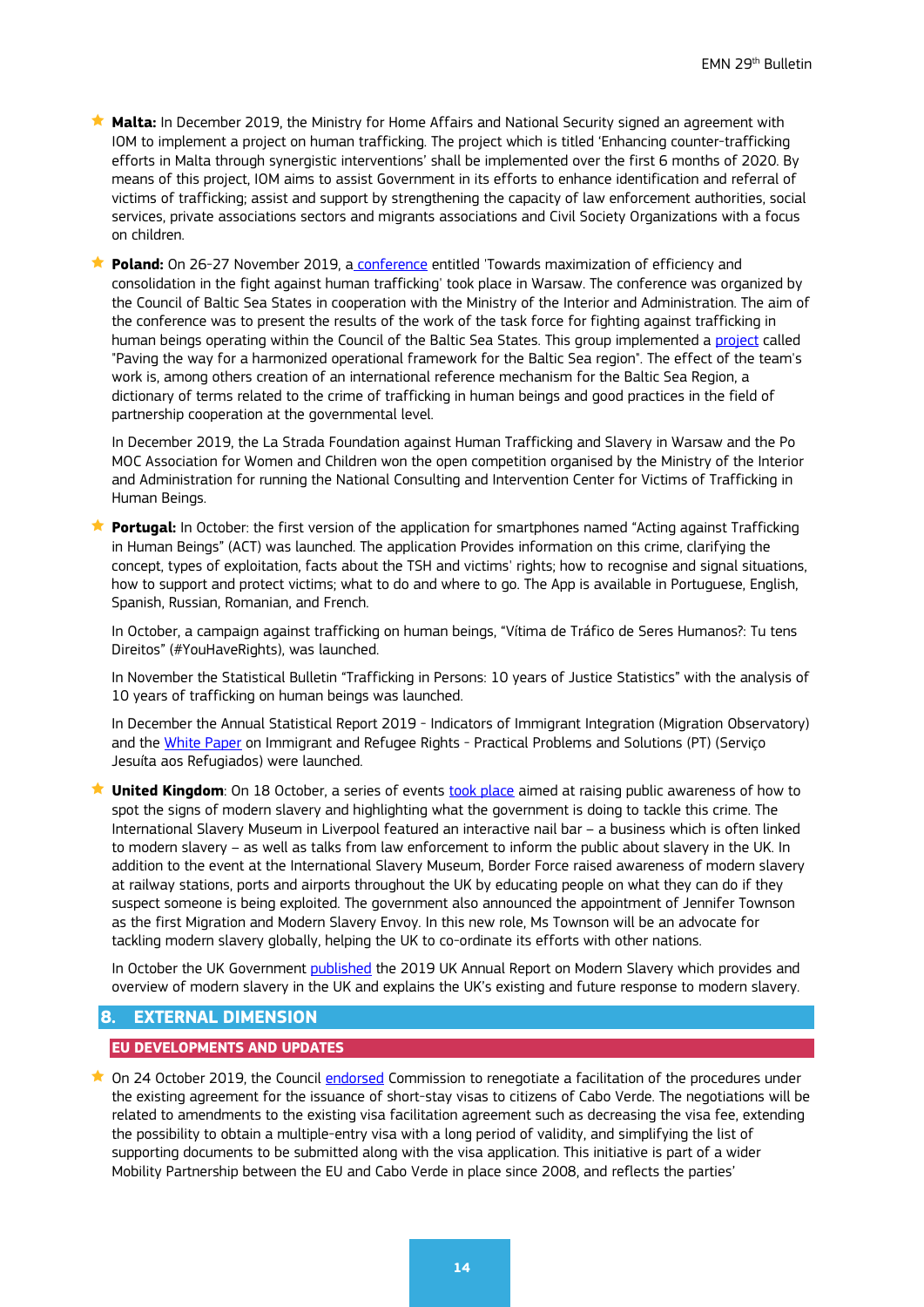strengthened cooperation on border management and commitment to tackling irregular migration and trafficking in human beings.

# **NATIONAL DEVELOPMENTS**

- **★ Czech Republic**: During the last quarter of the year, the MEDEVAC Programme continued to provide medical support to foreign countries, particularly in the Middle East and Africa. Two medical teams specialised in ophthalmology and traumatology, were deployed to Jordan, where they performed surgeries on refugees and underprivileged locals, and provided training in traumatology to local medical personnel. Moreover, a specialist in infectology visited Erbil, Iraq, to provide professional training to local medical staff, and deliver lectures on the proper use of antibiotics. Three medical missions took place in Senegal (specialised in traumatology, ENT and gynaecology) followed by the very first MEDEVAC mission in Ghana, where they performed very complex cancer surgeries to local patients who would not be able to obtain treatment otherwise. Furthermore, three Czech hospitals hosted 6 doctors from Morocco and Ethiopia, who visited Prague to deepen their knowledge in their respective fields of plastic surgery and paediatric heart surgery.
- **France:** The first event of the French Presidency of the Rabat Process was organised in partnership with Côte d'Ivoire and was held in Abidjan on 24 October 2019. Three thematic orientations have been identified as priorities which will be implemented under the French Presidency. These are the fight against smuggling of migrants and trafficking in human beings, the development of voluntary return and reintegration programmes North/South and South/South, and the role of diasporas as a vector of development for the regions of origin.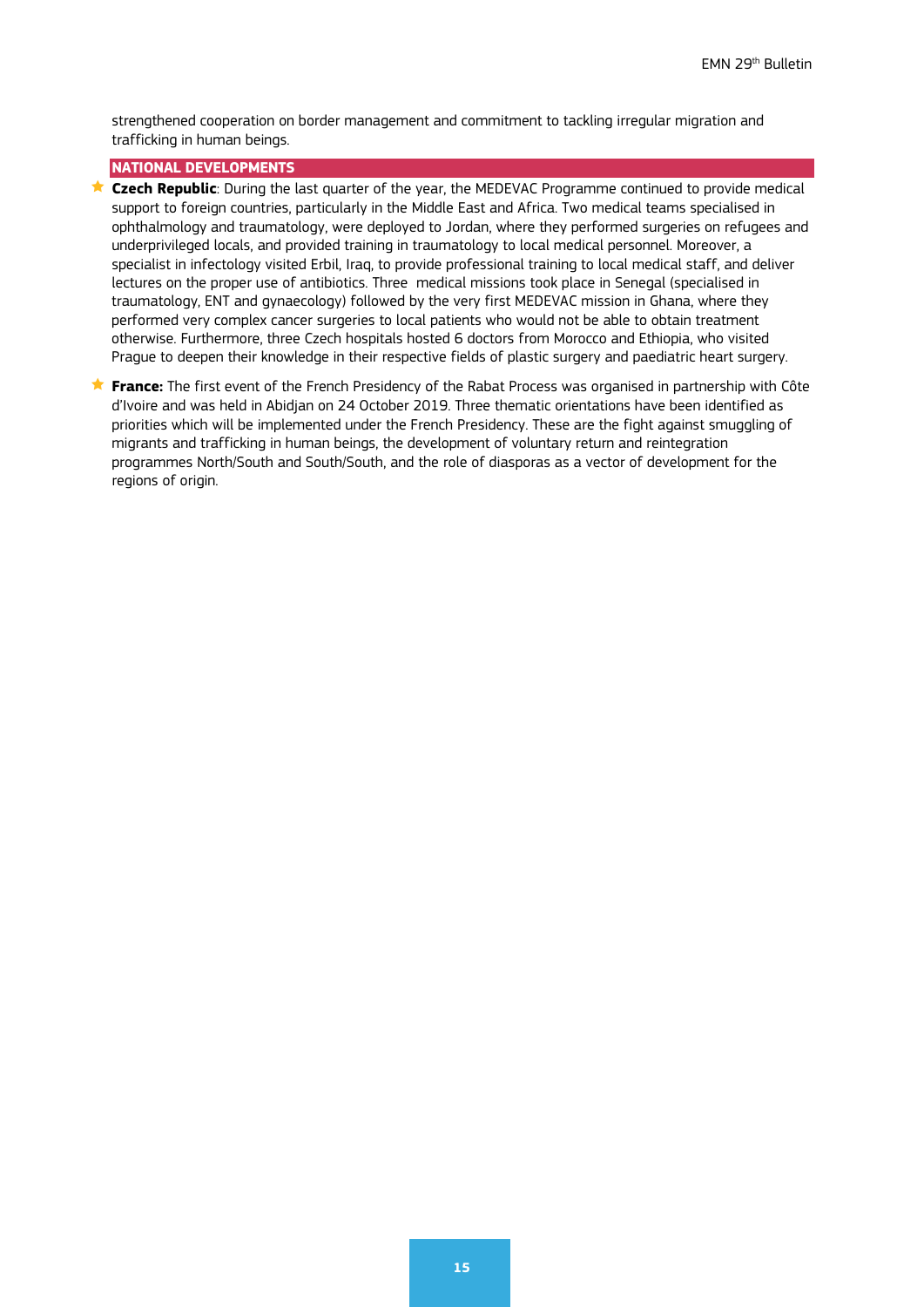# **ANNEX: EU & COMPLEMENTARY STATISTICS, ADDITIONAL INFORMATION, OTHER EMN OUTPUTS AND UPCOMING EVENTS**



**Figure 1a: Asylum applications in the EU-28, January 2018 – October 2019**

*Source: Eurosta[t \[migr\\_asyappctzm\],](http://appsso.eurostat.ec.europa.eu/nui/show.do?dataset=migr_asyappctzm&lang=en) total asylum applicants, extracted on 20 January 2020.*





*Source: Eurostat [\[migr\\_asyappctzm\],](http://appsso.eurostat.ec.europa.eu/nui/show.do?dataset=migr_asyappctzm&lang=en) accessed on 20 January 2020.*